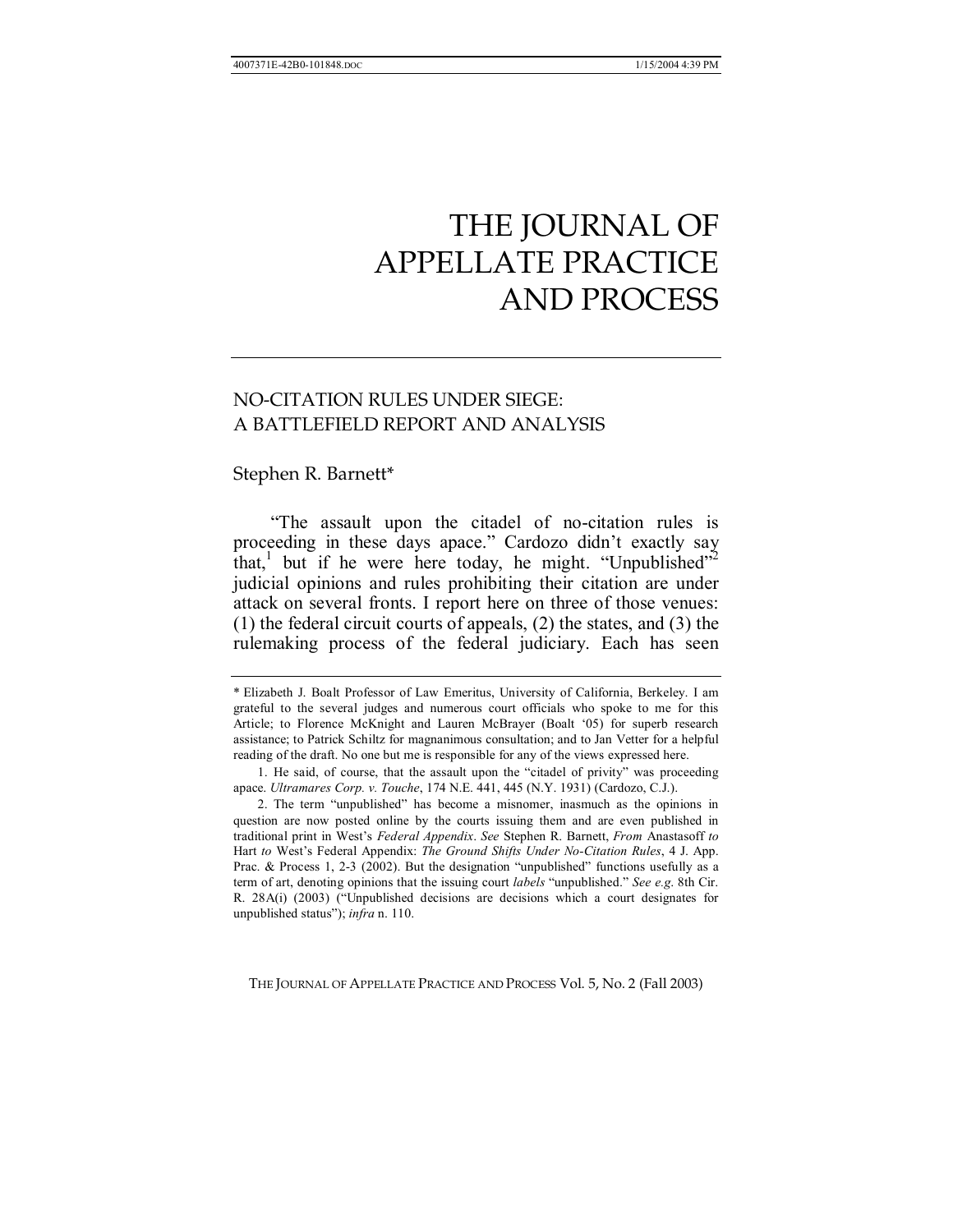important developments recently. The federal rulemakers, for their part, currently are receiving public comments on a major proposed new rule, one that presents significant questions of drafting as well as of policy.

#### I. THE FEDERAL CIRCUITS

Among the individual federal circuit courts of appeals, the major news is from the First Circuit. Effective in December 2002, that court dropped its rule that allowed citation of unpublished opinions only in "related cases."<sup>3</sup> The First Circuit adopted instead a rule cautioning that "[c]itation of an unpublished opinion of this court is disfavored," but allowing such citation  $\lq\lq$  if (1) the party believes that the opinion persuasively addresses a material issue in the appeal; and (2) there is no published opinion from this court that adequately addresses the issue."<sup>4</sup> Further, "[t]he court will consider such opinions for their persuasive value but not as binding precedent."

Grudging as the language may be, this move by the First Circuit, coming a year after a similar turnabout by the District of Columbia Circuit, $\overset{6}{\circ}$  means that nine of the thirteen circuits now allow citation of their unpublished opinions. The circuits permitting citation are the First,<sup>7</sup> Third,<sup>8</sup> Fourth,<sup>9</sup> Fifth,<sup>10</sup> Sixth,<sup>11</sup>

7*. See* lst Cir. R. 32.3(a)(2); *supra* text at nn. 4-5.

<sup>3.</sup> lst Cir. R.  $36(b)(2)(F)$  (repealed Dec. 16, 2002). "Related cases" are those relevant under doctrines such as law of the case, res judicata, or collateral estoppel, or relevant for factual purposes such as showing double jeopardy or sanctionable conduct (or appealing from the opinion in question). *See e.g.* 9th Cir. R. 36-3(b)(i), (ii). So far as I know, every American court allows citation of unpublished opinions for related-case purposes; it is hard to imagine how a court could not do so. This article therefore will generally omit the omnipresent qualifier, "except for related cases."

 <sup>4.</sup> lst Cir. R. 32.3(a)(2).

<sup>5</sup>*. Id.*

<sup>6</sup>*. See* D.C. Cir. R. 28(c)(12)(B); Barnett, *supra* n. 2, at 3 n. 11.

<sup>8.</sup> Notwithstanding Third Circuit Appellate Rule 1, I.O.P. 5.7 ("The court by tradition does not cite to its not precedential opinions as authority"), and the Third Circuit Press Release of December 5, 2001 ("the *court* will not cite to non-precedential opinions as authorityî) (emphasis in original), attorneys in the Third Circuit may and do cite to unpublished opinions. Telephone Interview with Trish Dodszuweit, Leg. Coord., 3d Cir. (Oct. 30, 2003).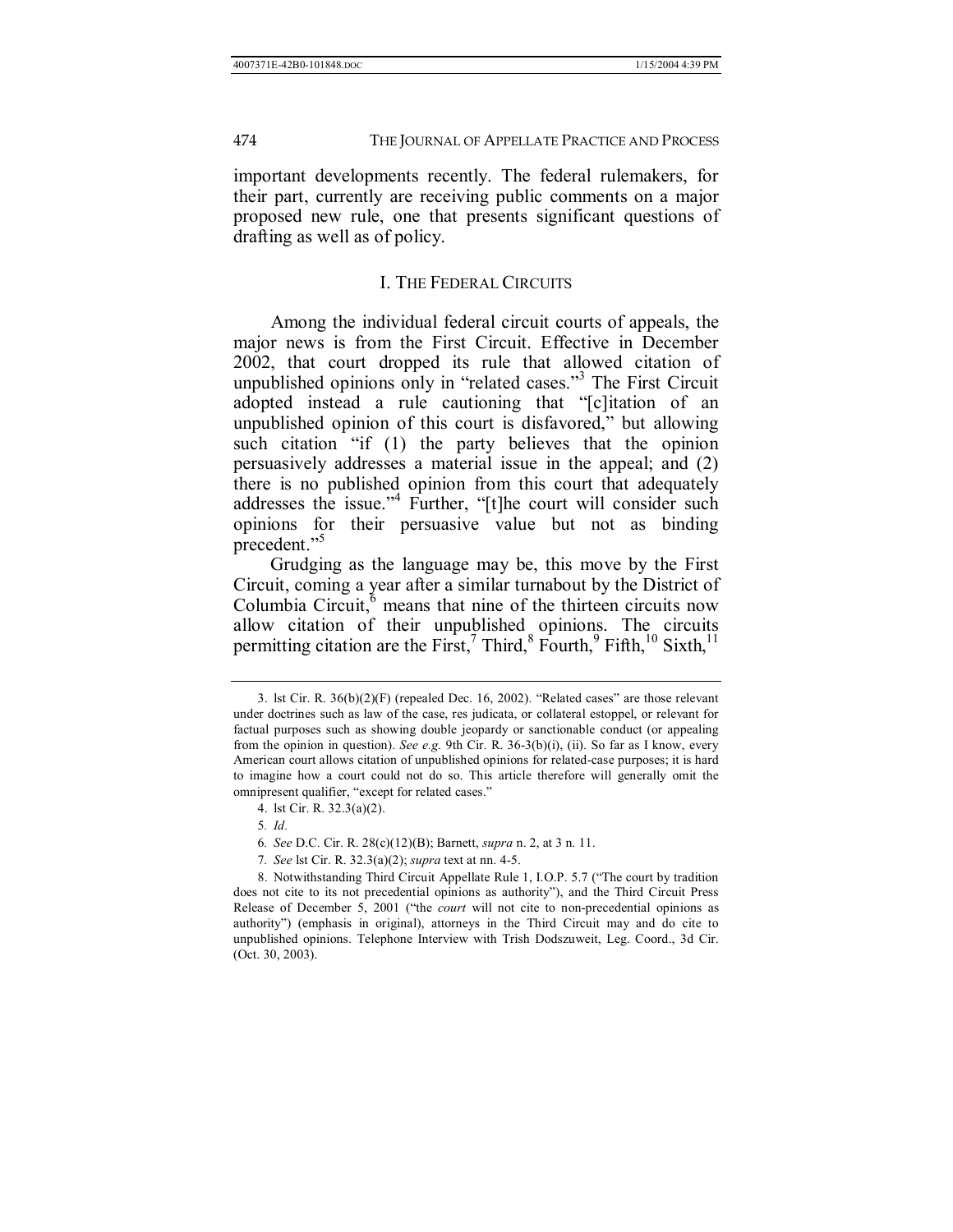Eighth,<sup>12</sup> Tenth,<sup>13</sup> Eleventh,<sup>14</sup> and D.C.<sup>15</sup> Circuits. Those still forbidding citation are the Second,<sup>16</sup> Seventh,<sup>17</sup> Ninth,<sup>18</sup> and Federal<sup>19</sup> Circuits. Nine of thirteen is a substantial majority; citability of unpublished opinions thus comes close to being the norm in the federal circuits today.<sup>20</sup>

10*. See* 5th Cir. R. 47.5.3 (unpublished opinions issued before January 1, 1996, "are precedent," but "because every opinion believed to have precedential value is published," unpublished opinions "normally" should not be cited); 5th Cir. R. 47.5.4 (unpublished opinions issued on or after January 1, 1996, are "not precedent"; such opinions "may, however, be persuasive," and may be cited).

11. See 6th Cir. R. 28(g) (citation of unpublished opinions "disfavored," but "[i]f counsel believes, nevertheless, that an unpublished disposition . . . has precedential value in relation to a material issue in a case and that there is no published opinion that would serve as well, such disposition may be cited").

12*. See* 8th Cir. R. 28(A)(i) (unpublished opinions "are not precedent and parties generally should not cite them," but parties may do so if the opinion has "persuasive value on a material issue and no published opinion of this or another court would serve as wellî).

13. See 10th Cir. R. 36.3 (unpublished decisions "not binding precedents" and their citation is "disfavored," but unpublished decision may be cited if it has "persuasive value with respect to a material issue that has not been addressed in a published opinion" and if it would "assist the court in its disposition").

14. See 11th Cir. R. 36-2 (unpublished opinions "not considered binding precedent" but may be cited as persuasive authority); *see also* 11th Cir. R. 36-3, I.O.P. 5 ("[o]pinions that the panel believes to have no precedential value are not published," and "[r]eliance on unpublished opinions is not favored by the court").

 15. D.C. Cir. R. 28(c)(12)(B) (unpublished decisions issued on or after January 1, 2002, "may be cited as precedent"); *but cf.* D.C. Cir. R.  $36(c)(2)$  ("a panel's decision to issue an unpublished disposition means that the panel sees no precedential value in that disposition").

16*. See* 2d Cir. R. 0.23 (citation of written statements attached to summary orders prohibited).

17*. See* 7th Cir. R. 53(b)(2)(iv) (unpublished orders "shall not be cited or used as precedent").

18*. See* 9th Cir. R. 36-3 (unpublished dispositions "not binding precedent" and "may not be citedî). The Ninth Circuit has a provisional exception that allows citation of unpublished dispositions in petitions for rehearing or rehearing en banc and in requests to publish opinions, solely for the purpose of showing a conflict between panel opinions. *See*  id.; Ninth Cir. Notice (Dec. 30, 2002). (This limited exception will be set aside here, and the Ninth Circuit's policy considered as one that does not allow citation of unpublished dispositions.)

19. See Fed. Cir. R. 47.6(b) (opinion or order "designated not to be cited as precedent . . . must not be employed or cited as precedent").

20. One report suggests that the switch to citability—at least when done prospectively—makes little observable difference. *See* Jonathan Groner, *Circuit's New* 

<sup>9.</sup> See 4th Cir. R. 36(c) (citation of unpublished opinions "disfavored," but "[i]f counsel believes, nevertheless, that an unpublished disposition . . . has precedential value in relation to a material issue in a case and that there is no published opinion that would serve as well, such disposition may be cited").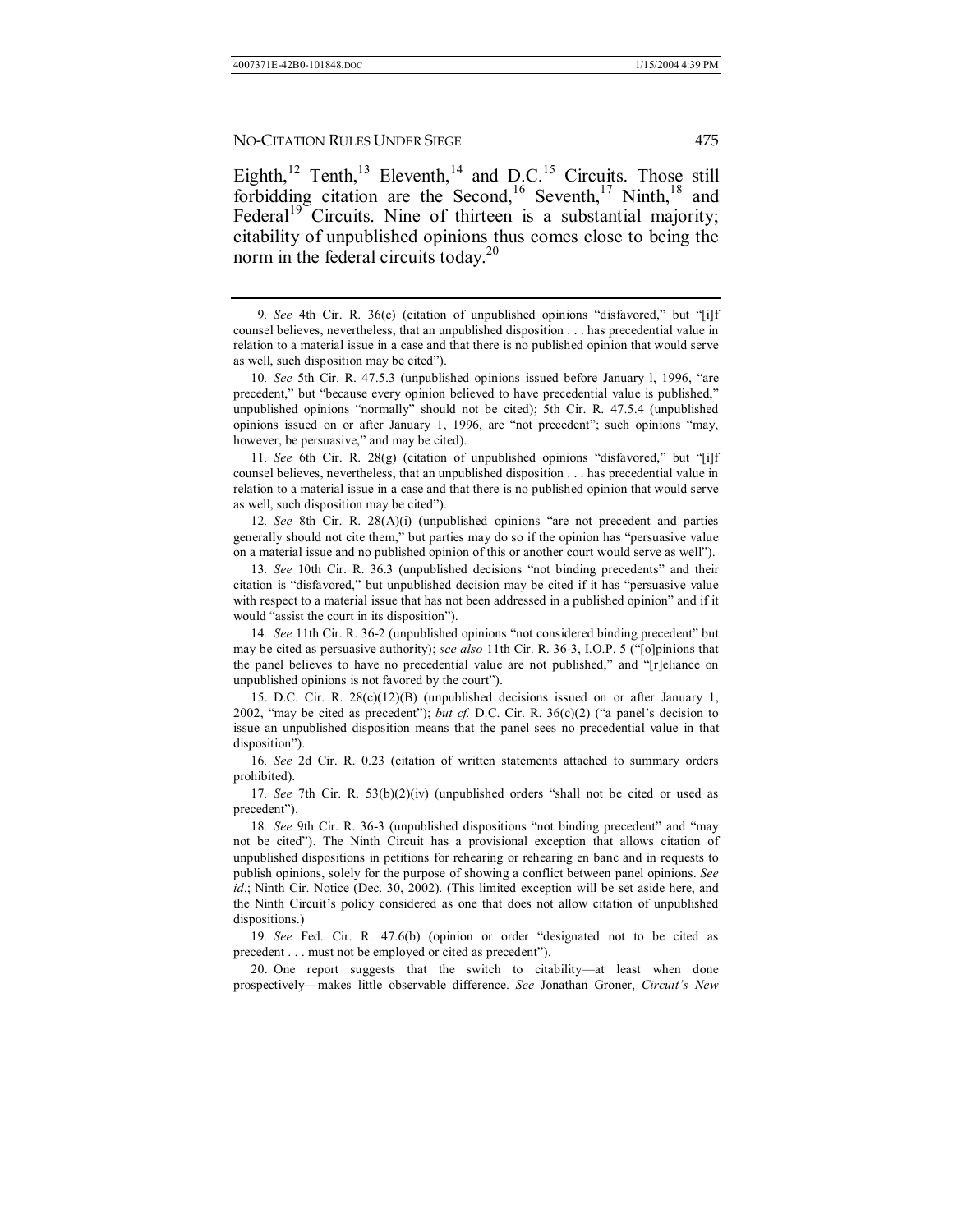In another federal court development, the Fifth Circuit, which already allowed its unpublished opinions to be cited, in July 2003 broke down and joined all but one of the other circuits in putting those opinions online at the court's website.<sup>21</sup> That leaves the Eleventh Circuit as the last holdout refusing to put its unpublished opinions online. This will have to change in two years, when the E-Government Act of  $2002^{22}$  takes effect. That Act requires each circuit to maintain a website affording access—in a "text searchable format"—to "all written opinions issued by the court, regardless of whether such opinions are to be published in the official court reporter. $123$ 

 22. E-Government Act of 2002, Pub. L. No. 107-347, ß 205(f), 116 Stat. 2899, 2914 (2003).

23*. Id.* at 2913. Some judges and others have suggested that action by the legislature to require citability of unpublished opinions might run afoul of the separation of powers. *See e.g.* Subcomm. on Cts., the Internet and Intellectual Property, H.R. Jud. Comm., *Unpublished Judicial Opinions*, 107th Cong. 15-16 (June 27, 2002) (testimony of the Honorable Alex Kozinski) (available at http://www.house.gov/judiciary/80454.PDF) (accessed Dec. 9, 2003; copy on file with Journal of Appellate Practice and Process) [hereinafter Kozinski Testimony]. The suggestion is regularly made in California when the state legislature considers bills that would require citability of appellate court opinions. *See e.g.* Cal. Assembly Jud. Comm., *Hearings on AB 1165—Appellate Opinions: New Publication and Citability Rules*, 2003-2004 Assembly 6 (May 6, 2003) (available at http://www.assembly.ca.gov/acs/acsframeset2text.htm) (accessed Dec. 9, 2003; copy on file with Journal of Appellate Practice and Process). The E-Government Act—assuming it is constitutional—would seem relevant here. If Congress can require that unpublished court of appeal opinions be put online, why could it not require—and why could a state legislature not require—the alternative form of public access that consists of making the opinions citable?

*Citation Rule: Few Takers*, 26 Leg. Times 1 (Jan. 6, 2003) (D.C. Circuit after year of experience "has not noticed any problems with lawyers' use of unpublished . . . rulings. In fact, the court has hardly noticed any change at all"; D.C. Circuit judge suggests limited use of new rule reflects its prospective nature, applicable only to unpublished opinions issued after rule took effect).

<sup>21</sup>*. See Opinions Search Pages of the Fifth Circuit Court of Appeals* (available at http://www.ca5.uscourts.gov/Opinions/OpinHome.cfm) (accessed Dec. 11, 2003; copy on file with Journal of Appellate Practice and Process); Telephone Interview with Fritz Fulbruge, Clerk, U.S. Ct. of App. for 5th Cir. (Aug. 7, 2003). The online opinions are picked up by West Group for publication in its *Federal Appendix.* Fulbruge Interview, *supra* this note.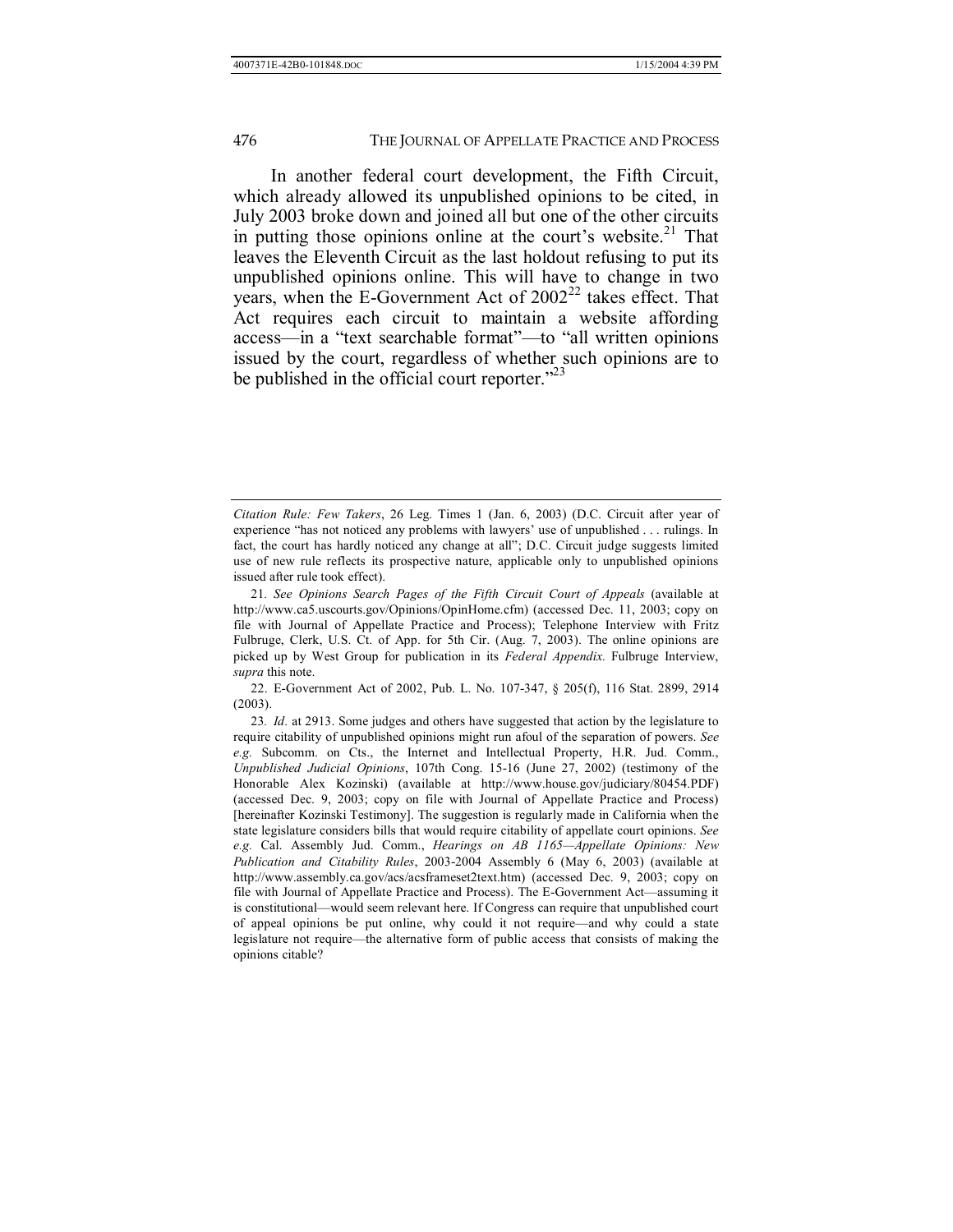## II. THE STATES

## *A. The Serfass-Cranford Findings and Judge Kozinski's Testimony*

It may not have attracted much attention, but there is a lot going on in the states. State activity with respect to citation of unpublished opinions tends to draw little national notice; not only are there some four times as many states as federal circuits to take into account, but the states differ in their court systems and in the kinds of "opinions" their courts issue. Some states have no intermediate appellate courts, and hence, no unpublished opinions of those courts. In some states, the *supreme court* issues unpublished opinions. Some states have no unpublished opinions but do have unpublished dispositions without opinion. Further, a state's "rule" with respect to citing unpublished opinions may not be easy to find, existing as it sometimes does in caselaw (not always clear and consistent) or even in custom.

Merely to collect, let alone to classify and compare, the rules of all the states is therefore a substantial undertaking. Pioneers in the task were Melissa M. Serfass and Jessie L. Cranford, who reported their results in this Journal in  $2001<sup>24</sup>$  In June 2002, the Serfass-Cranford study was relied on by Judge Alex Kozinski of the Ninth Circuit in testimony he gave before a subcommittee of the House Judiciary Committee.<sup>25</sup> Judge Kozinski produced a chart counting and classifying the rules of all the states as reported by Serfass and Cranford.<sup>26</sup>

As a gauge of the trend in the states, it may be instructive to compare the situation that prevailed some two and one-half years ago, as reported by Serfass and Cranford and Judge Kozinski, with the situation prevailing today. I propose first to do this, in order to identify the changes that have taken place recently. Then I will integrate the most recent data into a complete survey of today's state rules on citing unpublished

 <sup>24.</sup> Melissa M. Serfass & Jessie L. Cranford, *Federal and State Court Rules Governing Publication and Citation of Opinions*, 3 J. App. Prac. & Process 251 (2001).

 <sup>25.</sup> Kozinski Testimony, *supra* n. 23, at 15.

<sup>26</sup>*. Id.* at 18-19.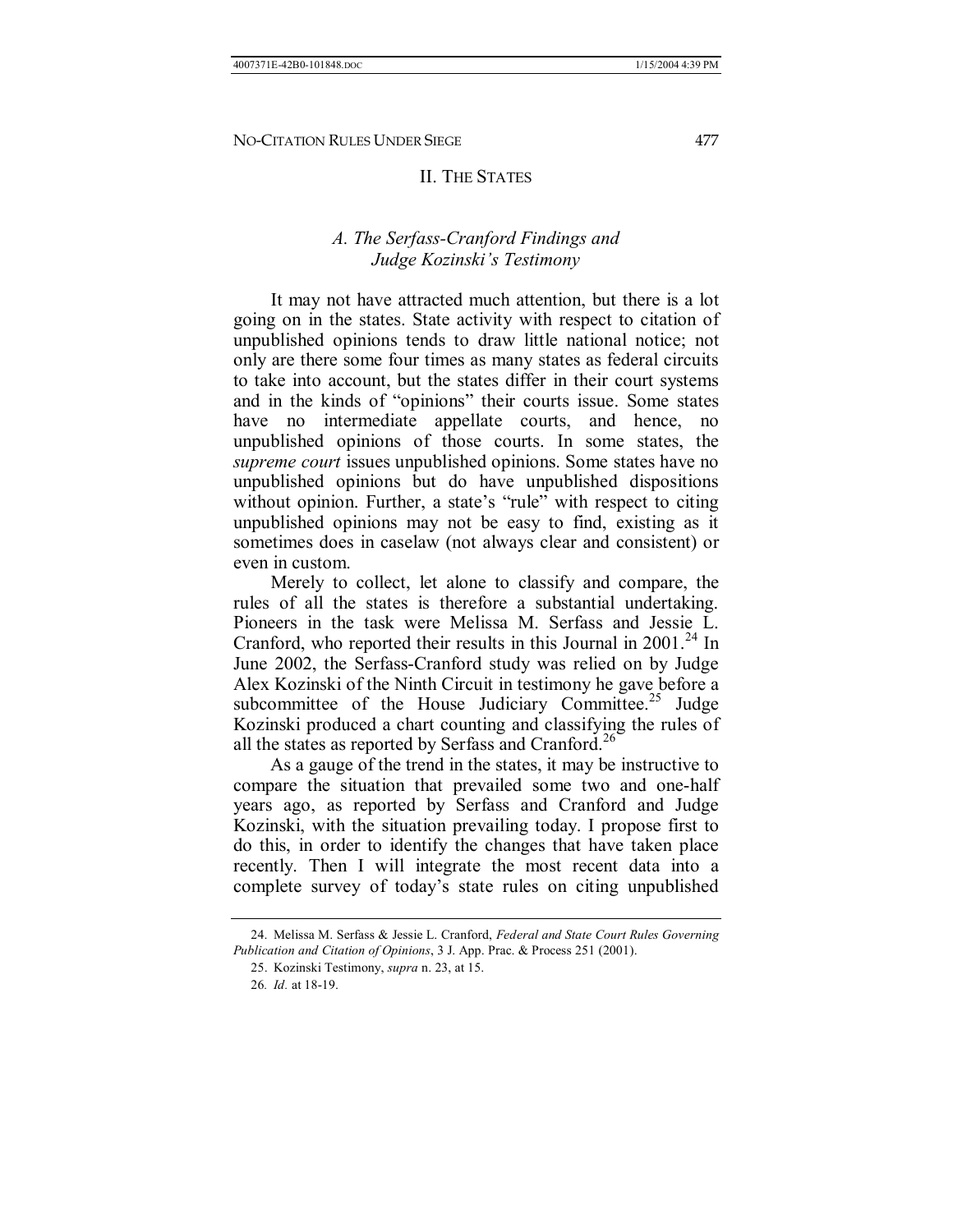opinions, updating and revising the work of Serfass and Cranford.

## *B. Judge Kozinskiís Report Compared With the Situation Today*

In his statement to the House Judiciary subcommittee, Judge Kozinski, a champion of no-citation rules,  $27$  defended those rules with his usual force, pungency, and wit. Judge Kozinski said nothing about the then-existing rule count in the federal courts. (Eight of the thirteen circuits allowed citation of unpublished opinions, a figure since increased to nine of thirteen.28) Instead, Judge Kozinski looked to the states for numerical help.<sup>29</sup> He asked, "Are Federal Courts Unique in Prohibiting Citation to Unpublished Decisions?," and answered, "[E]mphatically no."<sup>30</sup> For this, Judge Kozinski cited the "very" revealing" findings of Serfass and Cranford, which showed that ì[t]he vast majority of state court systems restrict citation to unpublished decisions."<sup>31</sup> Specifically, Judge Kozinski calculated from the Serfass-Cranford findings that thirty-eight states (plus the District of Columbia) "restrict citation to unpublished opinions to some degree.<sup>32</sup> And, he continued, "by far the largest number (35) have a mandatory prohibition phrased much like the Ninth Circuit's rule.<sup>333</sup>

In comparing the Serfass-Cranford-Kozinski findings with the situation today, $34$  the striking fact is that in the two and one-

33*. Id.*

<sup>27.</sup> See Hart v. Massanari, 266 F.3d 1155 (9th Cir. 2001) (court's opinion authored by Kozinski, J.); *see also* Alex Kozinski & Stephen Reinhardt, *Please Donít Cite This!* 20 Cal. Law. 43 (June 2000).

<sup>28</sup>*. See supra* pp. 474-75.

<sup>29. &</sup>quot;The state courts, of course, hear vastly more cases in the aggregate than do the federal courts.î Kozinski Testimony, *supra* n. 23, at 15.

<sup>30</sup>*. Id.*

<sup>31</sup>*. Id.*

<sup>32</sup>*. Id.*

 <sup>34.</sup> This comparison is aided by the research into state and federal citation rules reported in *McCoy v. State*, 59 P.3d 747, 753 (Alaska App. 2002) (Mannheimer, J., opinion on rehearing), republished at \_\_\_ P.3d \_\_\_, 2002 WL 32332961 (Alaska App. Oct 04, 2002); *see also* Jason B. Binimow, *Precedential Effect of Unpublished Opinions*, 105 A.L.R.5th 499 (2003).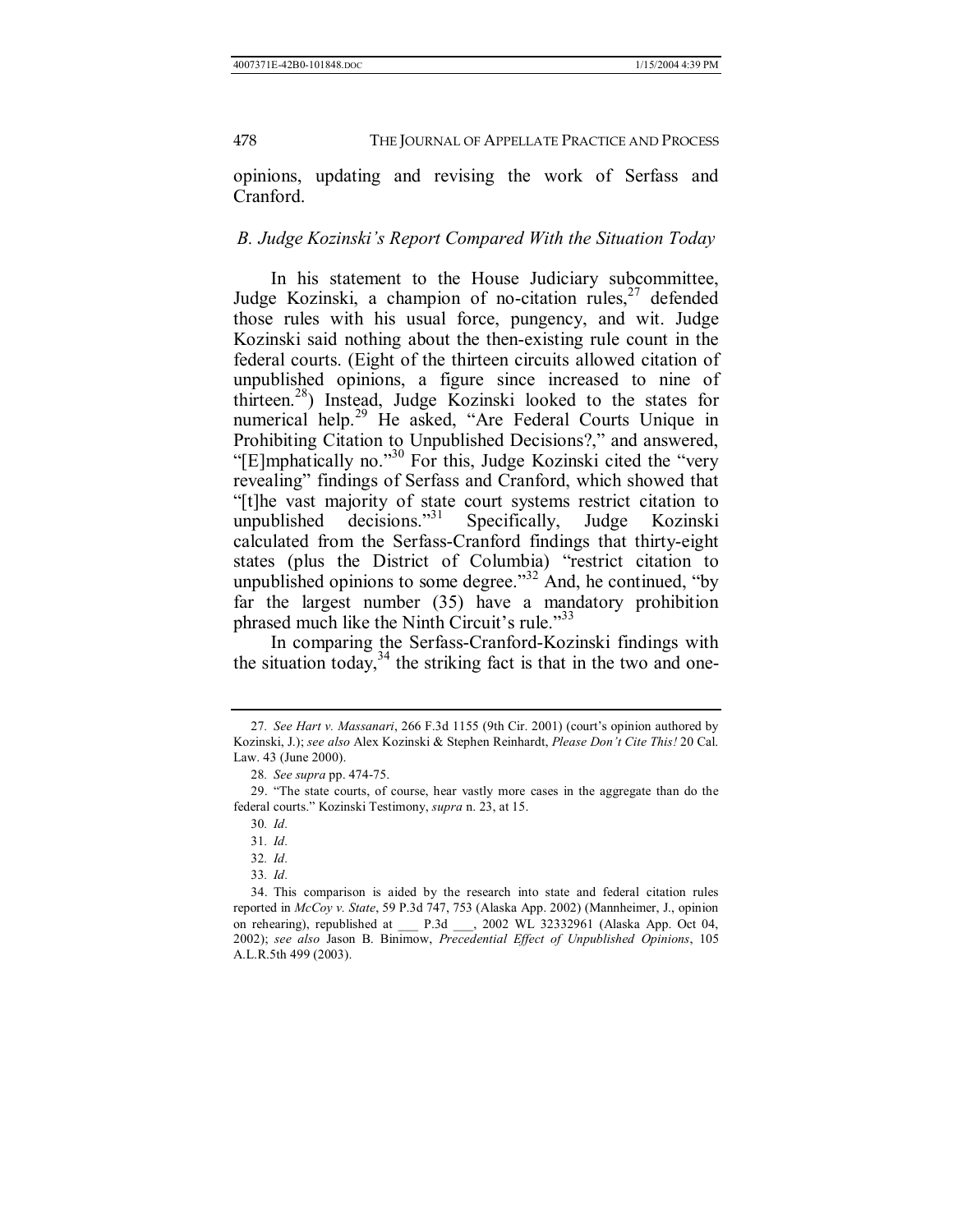half years since those findings were compiled, six states have switched from not allowing citation of unpublished opinions<sup>35</sup> what Judge Kozinski calls a "mandatory prohibition" $36$ -to allowing it. Three of those states now permit citation of unpublished opinions as "precedent": Texas, $37$  Utah, $38$  and West Virginia.<sup>39</sup> The other three permit it for "persuasive" value:<sup>40</sup> Alaska, $41$  Iowa, $42$  and Kansas. $43$  A seventh state, Ohio, has

38*. See Grand Co. v. Rogers*, 44 P.3d 734, 738 (Utah 2002) (striking down ìno citationî rule promulgated by Utah Judicial Council; unpublished opinions of court of appeals "are equally binding upon lower courts of this state, and may be cited to the degree that they are useful, authoritatively and persuasively"; such decisions, "although not 'officially published,' may be presented as precedential authority to a lower court or as persuasive authority to this court, so long as all parties and the court are supplied with accurate copies at the time the decision is first cited").

39*. See Walker v. Doe*, 558 S.E.2d 290, 296 (W. Va. 2001) (ìa per curiam opinion [of the West Virginia Supreme Court of Appeals] may be cited in support of a legal argument"; the court "renounce[s] any prior statements of this Court to the effect that per curiam opinions are not legal precedent").

40. Jurisdictions that allow citation of unpublished opinions as "precedent" also allow it, of course, for the lesser effect of "persuasive" value. These "persuasive value" states therefore might more accurately be described as allowing citation "only" for persuasive value. I omit the "only" as a shorthand device.

41*. See McCoy v. State*, 59 P.3d 747, 753-760 (Alaska App. 2002) (interprets Alaskaís Appellate Rule 214 (d), providing that unpublished opinions "may not be cited in the courts of this state," as meaning that they may not be cited "as precedent," and not as forbidding judges and lawyers "from relying on unpublished decisions for whatever persuasive power those decisions might haveî). Judge Kozinski in his congressional testimony ironically cited Alaska's Rule 214 as "typical" of the "mandatory prohibition" of citation that he found in many states. Kozinski Testimony, *supra* n. 23, at 15.

 42. Iowa rules prohibiting citation of unpublished opinions were replaced on February 15, 2002, by Iowa Appellate Rule 6.14 (5)(b). The new rule provides that an unpublished opinion of any appellate court "may be cited in a brief," but it "shall not constitute controlling legal authority." *Id*.

 43. Kansas Supreme Court Rule 7.04, barring citation of unpublished opinions, was amended on February 7, 2003. The amended rule provides that "unpublished memorandum opinions of any court or agency," while "not binding precedents" and "not favored for citation," nonetheless "may be cited if they have persuasive value with respect to a material

<sup>35.</sup> I use the term "unpublished opinions" here to encompass all forms of opinions, orders, or other dispositions by a state's appellate courts that are regarded as "unpublished" or unreported.

 <sup>36.</sup> Kozinski Testimony, *supra* n. 23, at 15.

 <sup>37.</sup> On January 1, 2003, Texas, which had prohibited citation of its unpublished court of appeals opinions, discontinued the category of unpublished opinions in civil cases and made all new civil-case opinions citable without restriction. Tex. R. App. P. 47.7; *see*  Dorsaneo & Soulesí Texas Rules Ann., Tex. R. App. P. 47, Comment to 2002 Change (Lexis 2003). Prior unpublished opinions "have no precedential value," but are citable. Tex. R. App. P. 47.7. Unpublished criminal-case opinions are still uncitable. Tex. R. App. P. 47.2(b), 77.3.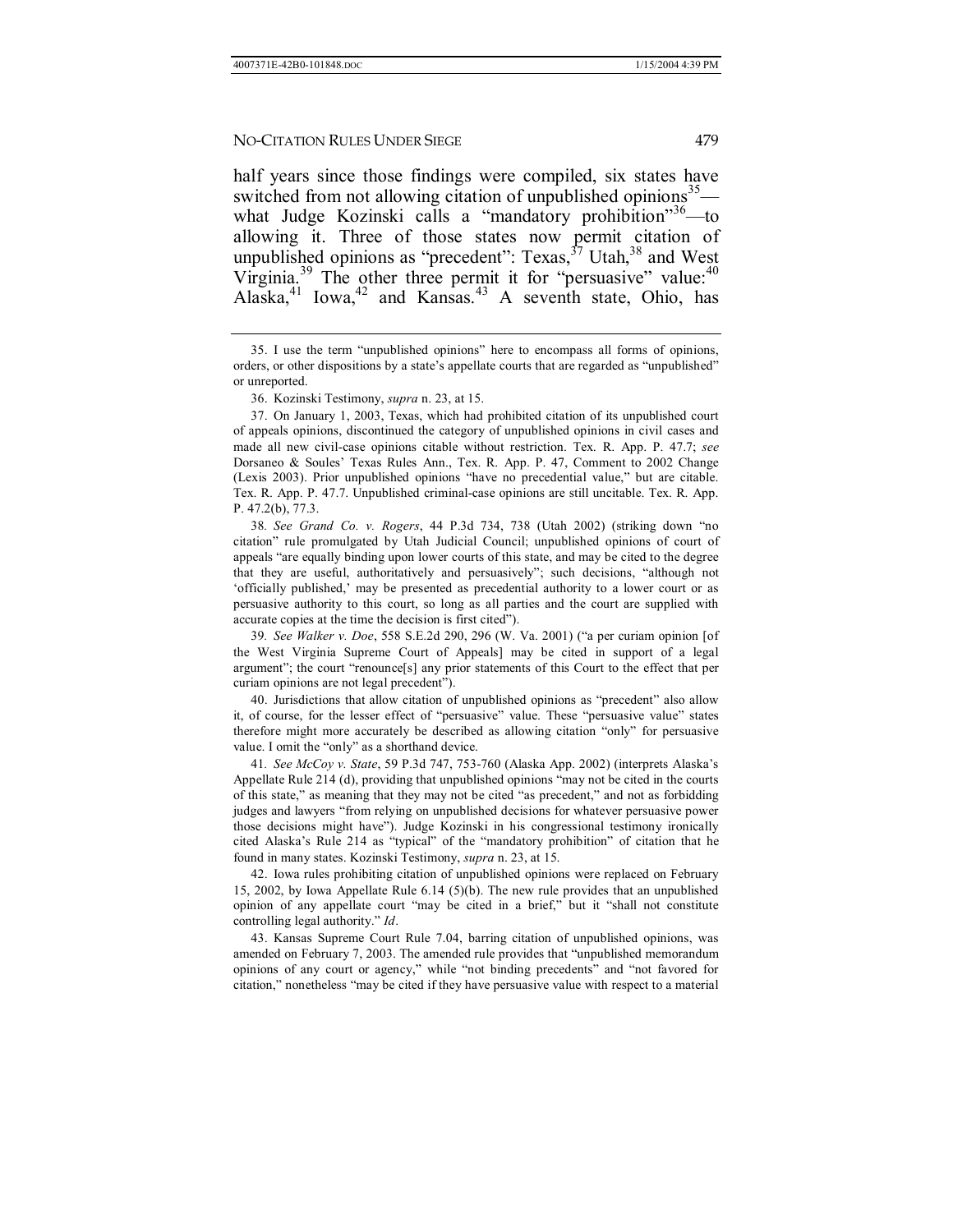switched from allowing citation for persuasive value to allowing it for whatever weight is deemed appropriate by the court.<sup>44</sup>

In addition, two states that still prohibit citation currently have before their supreme courts proposed rule changes that would allow citation for persuasive value: Hawaii<sup>45</sup> and Illinois.<sup>46</sup> The possibility thus exists that eight states will have moved out of the "no citation" column since Judge Kozinski compiled his data.

#### *C. Classifying and Counting the States*

Classifying the states with respect to their positions on citing unpublished opinions can be difficult, for reasons I have suggested. Not only are the facts often murky, but the bottom-

 45. The Hawaii Supreme Court currently has before it a proposal to amend Rule 35 of the Hawaii Rules of Appellate Procedure to allow citation to unpublished appellate opinions for their "persuasive value." Comments were due in the Supreme Court by December 29, 2003. News Release, Hawaii Jud. Pub. Affairs Off., *Comment Wanted on Proposed Amendment to Hawai'i Rules of Appellate Procedure* (Mar. 25, 2003) (available at http://www.courts.state.hi.us) (accessed Dec. 1, 2003; copy on file with Journal of Appellate Practice and Process); *see State v. Uyesugi*, 60 P.3d 843, 874 (Haw. 2002) (Acoba, J., concurring) (discussing proposal).

 46. The Illinois Supreme Court in February 2003 appointed a special committee to study Supreme Court Rule 23. *See* Press Release, *Supreme Court Forms Committee to Study Rule 23* (Feb. 27, 2003) (available at http://www.state.il.us/court/PressRel /2003/031403.pdf) (accessed Dec. 10, 2003; copy on file with Journal of Appellate Practice and Process). That Rule bars citation of unpublished opinions, including both "written orders" and "summary orders." Ill. S. Ct. R.  $23(e)$ . The committee has recommended that unpublished written orders henceforth issued be citable as "persuasive authority." See Letter from Justice Thomas R. Appleton, Comm. Co-Chair, to author, *Proposed Amendments, Ill. S. Ct. R. 23(e)* (Nov. 17, 2003) (on file with author). The Illinois Supreme Court has referred the proposal to the court's Rules Committee, which is expected to consider it in 2004. Telephone Interview with Patricia C. Bobb, Esq., Chair, Rules Comm., Ill. S. Ct. (Nov. 20, 2003).

issue not addressed in a published opinion of a Kansas appellate court and they would assist the court in its disposition." *Id*.

 <sup>44.</sup> The Ohio Supreme Court Rules for the Reporting of Opinions had provided (former Rule  $2(G)$ ) that unpublished decisions of Ohio's courts were not controlling authority but could be cited as persuasive. In May 2002, Rule 2(G) was superseded by a revised Rule 4. Rule  $4(A)$  now provides that "distinctions between 'controlling' and ëpersuasiveí opinions of the courts of appeals based merely upon whether they have been published in the Ohio Official Reports are abolished"; Rule 4(B) states that all court of appeal opinions issued after the effective date of the new rules "may be cited as legal authority and weighted as deemed appropriate by the courts."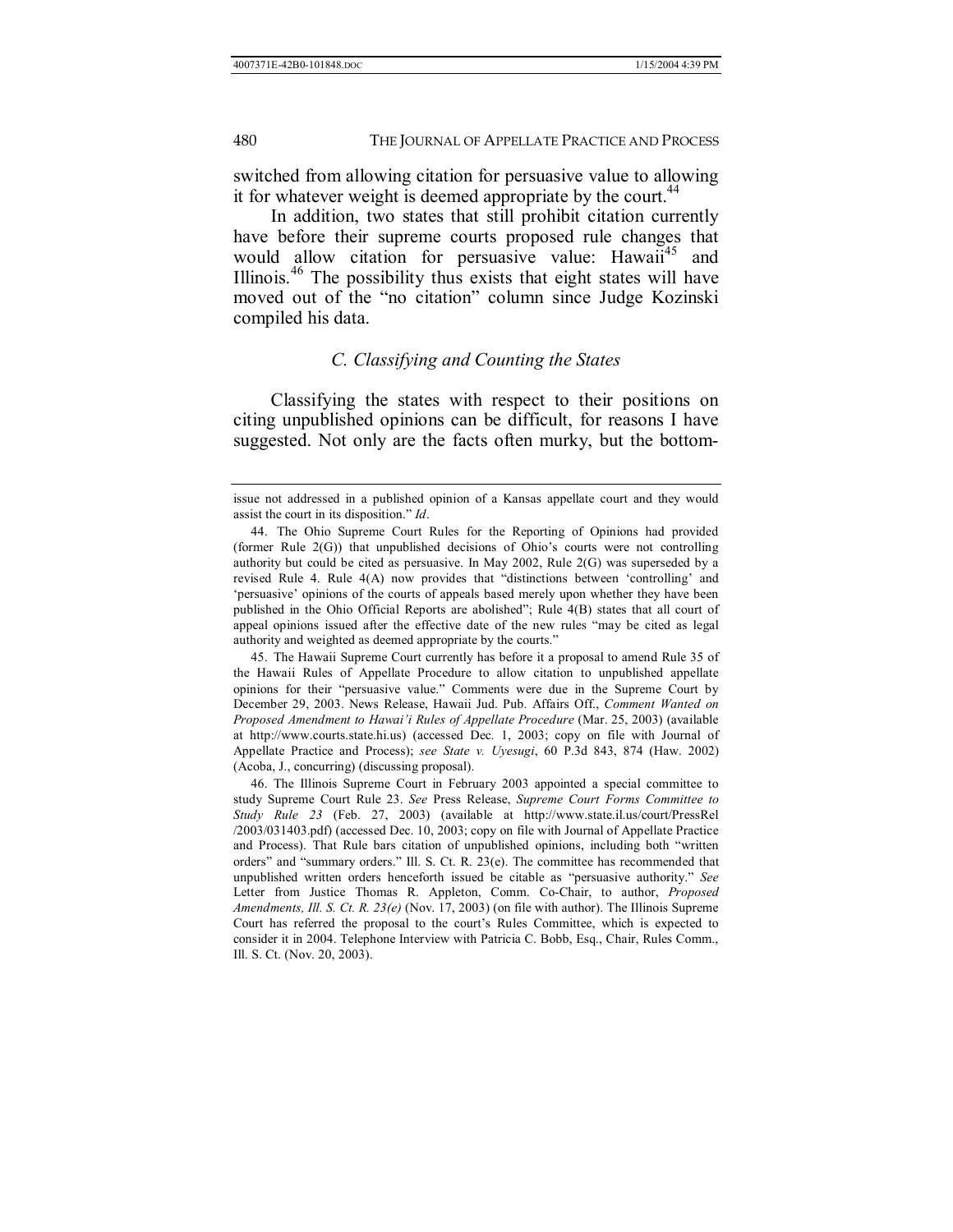line decision often involves a judgment call that could go either way. Indeed, I count five states as having a foot in both camps and thus being "too close to call"—although that call, too, is arguable. Nonetheless, I have grouped the states into five categories, as follows (in order of declining citability):

## *1. No unpublished opinions or no rule against citation*

This category contains four states: Connecticut,<sup>47</sup> Mississippi,  $48$  New York,  $49$  and North Dakota.<sup>5</sup>

 <sup>47.</sup> In Connecticut, all case dispositions by both the Supreme Court and the appellate court are published. *See* Conn. Gen. Stat. ß 51-212(b) (West 2003) (Supreme Court); Conn. Gen. Stat. ß 51-215a(b) (West 2003) (appellate court). Unpublished opinions that may issue from trial courts or courts in other jurisdictions are covered by Conn. R. App. P. 67-9, which provides that they may be cited if a copy is provided to the court and opposing counsel. Telephone interview with Cynthia Gworek, Asst. Clerk, Conn. S. Ct. (Aug. 15, 2003). (Statutes or rules that allow citation of unpublished opinions very commonly require that a copy of the opinion be provided to the court and opposing counsel; henceforth such ìprovide a copyî requirements generally will not be mentioned in describing citation rules.)

 <sup>48.</sup> All opinions of the Mississippi Supreme Court and Court of Appeal issued on or after November 1, 1998, are published and hence may be cited; in addition, there is no law or rule that prohibits or limits citation of these opinions. Telephone Interview with Jack Pool, Dir. of C. Leg. Staff, Miss. S. Ct. (Aug. 27, 2003). Although the rules provide that unpublished opinions issued before November 1, 1998, are not citable, Miss. R. App. P. 35-A(b) (Supreme Court); Miss. R. App. P. 35-B(b) (Court of Appeals), in practice the Supreme Court entertains citation of those opinions and considers them on their persuasive merits, Pool Interview, *supra* this note. *See e.g. McBride v. Jones*, 803 So. 2d 1168, 1170, 1171 (Miss. 2002) (McRae, J., dissenting) (majority and dissent both cite unpublished opinion and debate its merits).

 <sup>49.</sup> In New York, all opinions of the Court of Appeals and the Appellate Division are published. Trial court and Appellate Term opinions sometimes are not published. There is no law or rule that limits or prohibits the citation of unpublished opinions. Telephone Interview with Marjorie McCoy, Dep. Clerk, N.Y. Ct. of App. (Aug. 15, 2003); Telephone Interview with Gary Spivey, N.Y. St. Rptr. (Aug. 15, 2003).

<sup>50.</sup> The North Dakota Supreme Court issues some "summary dispositions," which consist of one or two paragraphs and avoid stating the facts. *See* N.D. R. App. P. 35.1. These are posted on the court's website and may be cited, as there is no law or rule that says they may not be. The same is true of opinions issued by the sporadically sitting North Dakota Court of Appeals. Telephone Interviews with Penny Miller, Clerk of N.D. S. Ct. (Aug. 18, 2003; Aug. 26, 2003).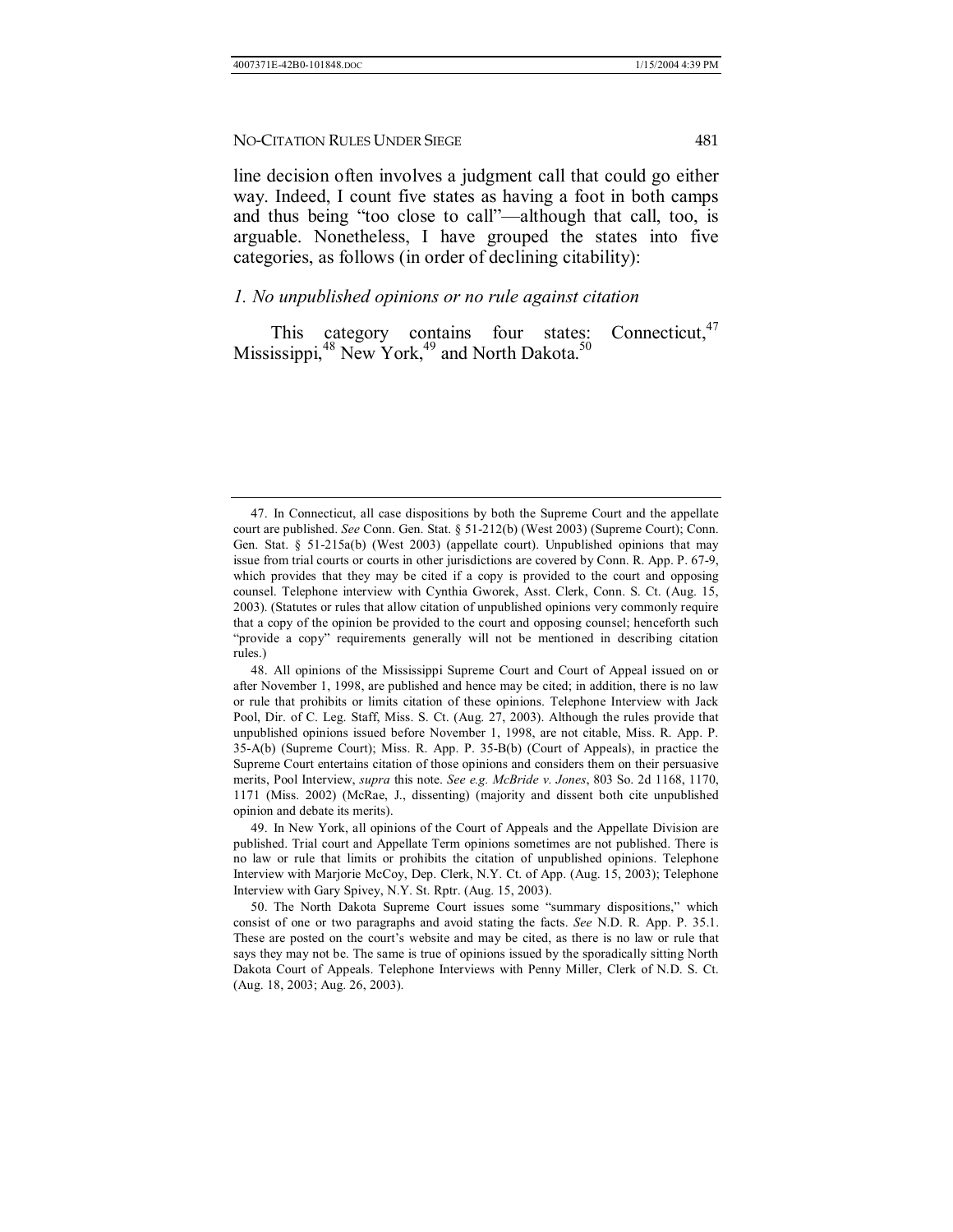## *2. States that allow citation of unpublished opinions as <sup><sup><i>'*</sup>precedent</sub>''</sup>

In this category I count five states: Delaware,  $51$  Ohio,  $52$ Texas,  $53$  Utah,  $54$  and West Virginia.<sup>55</sup>

## 3. States that allow citation for "persuasive value"

In this category I count twelve states: Alaska,<sup>56</sup> Iowa,<sup>57</sup> Kansas,  $^{58}$  Michigan,  $^{59}$  New Mexico,  $^{60}$  Tennessee,  $^{61}$  Vermont,  $^{62}$ Wyoming,  $^{63}$  Virginia,  $^{64}$  Minnesota,  $^{65}$  New Jersey,  $^{66}$  and Georgia.<sup>67</sup>

- 57*. See supra* n. 42.
- 58*. See supra* n. 43.

59. Michigan's Court Rule  $7.215(C)$  states that an unpublished opinion "is not precedentially binding under the rule of stare decisis," but goes on, "[a] party who cites an unpublished opinion must provide a copy"—making clear that citation is allowed.

60. New Mexico's Appellate Rule  $12-405(C)$  bars citing unpublished opinions "as precedent in any court." But the New Mexico Court of Appeals has ruled, "[I]f counsel concludes that language in a memorandum opinion or calendar notice is persuasive, we see no reason why it cannot be presented to the court for consideration. It would be more appropriate to present the language without reference to its source, so that the court to which it is presented is asked to consider it on its own merits, rather than as precedent or controlling authority.î *State v. Gonzales*, 794 P.2d 361, 370-371 (N.M. App. 1990).

61. See Tenn. S. Ct. R. 4(H)(1) (unpublished opinions "persuasive authority"); *McConnell v. State*, 12 S.W.3d 795, 799 n. 5 (Tenn. 2000) ('persuasive force"); *State v. Kelley*, 2002 WL 927610 at \*17 (Tenn. Crim. App., Oct. 21, 2002) (unpublished) ("persuasive authority only").

62. See Vt. R. App. P. 33.1(c) (unpublished order "may be cited as persuasive authority but shall not be considered as controlling precedent").

63. Although "abbreviated opinions" of the Wyoming Supreme Court are not published and "shall not constitute precedent of the appellate court," Wyo. R. App. P. 9.06, Wyoming has no rule against citing unpublished opinions, and they can be cited for persuasive value, Telephone Interview with Judy Pacheco, Clerk, Wyo. S. Ct. (Aug. 11, 2003).

<sup>51.</sup> Delaware's Supreme Court Rule  $17(a)$  was amended in 1983 "to permit unreported orders of the Delaware Supreme Court to be cited as precedent.î Del. Sup. Ct. R.I.O.P.X (8); *see New Castle County v. Goodman*, 461 A.2d 1012, 1013 (Del. 1983) (citing rule change and distinguishing unreported decision relied on).

<sup>52</sup>*. See supra* n. 44.

<sup>53</sup>*. See supra* n. 37.

<sup>54</sup>*. See supra* n. 38.

<sup>55</sup>*. See supra* n. 39.

<sup>56</sup>*. See supra* n. 41.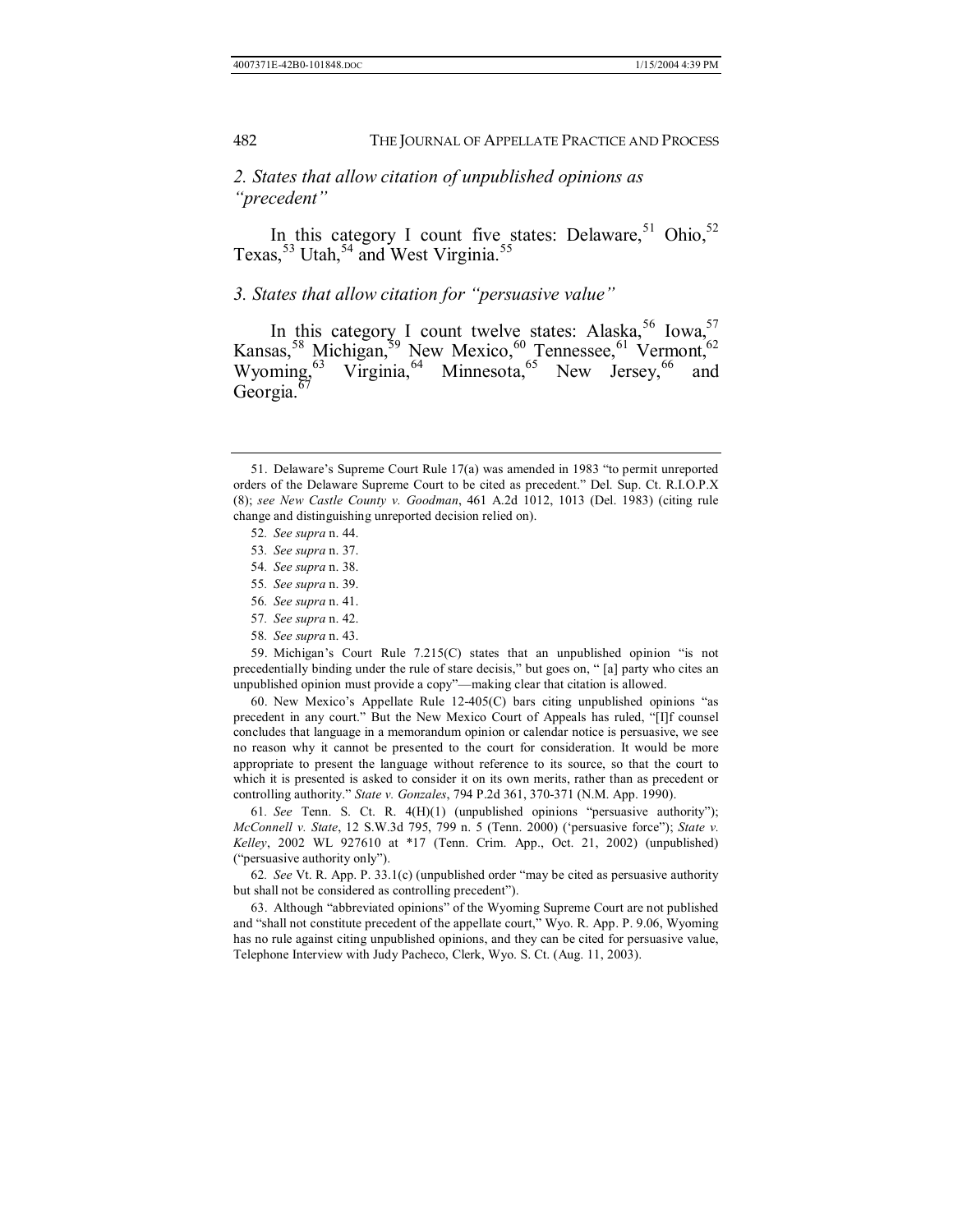#### *4. States too close to call*

Some states seem in equipoise between allowing citation and forbidding it. For example, they may have conflicting practices for different classes of unpublished opinions. Also included here are the two states, Illinois and Hawaii, that are considering proposals to reverse their rules and allow citation. I therefore classify five states as on the fence: Hawaii, $68$  Illinois,  $69$ Maine, $\frac{70}{10}$  Oklahoma, $\frac{71}{10}$  and Oregon.<sup>72</sup>

<sup>64</sup>*. See Fairfax County Sch. Bd. v. Rose*, 509 S.E.2d 525, 528 n. 3 (Va. App. 1999) (ìAlthough an unpublished opinion of the Court has no precedential value, a court or the commission does not err by considering the rationale and adopting it to the extent it is persuasive.î) (citation omitted); *accord Johnson v. Paul Johnson Plastering & Natl. Sur. Corp*., 561 S.E.2d 40, 45 n. 7 (Va. App. 2002); *but see Grajales v. Commonwealth*, 353 S.E.2d 789, 791 n. 1 (Va. App. 1987) (unpublished memorandum decisions of Court of Appeals "not to be cited or relied upon as precedent"); *Robdau v. Commonwealth*, 543 S.E.2d 602, 604 n. 4 (Va. App. 2001) (refusing to consider unpublished case). As these decisions indicate, the judges of the Court of Appeals are split on considering unpublished opinions for persuasive value; "it depends on which judge you get." Telephone Interview with Marty Ring, Dep. Clerk of Va. App. Ct. (Aug. 25, 2003). The unreceptive judges, however, pose no risk of sanctions-only that the cited case won't be considered. *Id*. (Given this fact, as well as the apparent willingness of the courts in the majority of recent cases to consider the cited opinions, I am classifying Virginia as a state that allows citation for persuasive value.)

 <sup>65.</sup> Rule 136.01(b) of Minnesotaís Rules of Civil Appellate Procedure provides that unpublished opinions "are not precedential  $\ldots$  and may be cited only as provided" in Minn. Stat. Ann.  $\S$  480A.08(3). That statute says unpublished opinions "must not be cited unless" a copy is provided to opposing counsel. *Id*. Minnesota courts understandably have interpreted this statute as allowing citation for persuasive value. *See Dynamic Air, Inc. v. Bloch*, 502 N.W.2d 796, 800-801 (Minn. App. 1993); *State v. Rosillo*, 2001 WL 881279 at \*\*3-5 (unpublished).

<sup>66.</sup> The New Jersey Courts' Rules of General Application, Rule 1:36-3, provides that unpublished opinions shall not "constitute precedent" or "be cited by any court." This rule is regularly ignored, with unpublished opinions commonly cited and considered for their persuasive value. *See e.g. Benjamin Moore & Co. v. Aetna Cas. & Sur. Co*. (unpublished), 2003 WL 1904383 at  $*6$  (N.J. Super. App. Div. Jan. 14, 2003) ("[p]laintiff relies on an unpublished opinion," which court cites and distinguishes); *Creskill Bd. of Educ. v. Creskill Educ. Assn.*, 826 A.2d 778, 783 (N.J. Super. App. Div. 2003) (unpublished opinion "not precedential and is distinguishable on its facts"); *accord* Telephone Interview with Paula Schlosser, Admin. Specialist, N.J. S. Ct. (Aug. 12, 2003) (unpublished cases regularly cited despite rule).

 <sup>67.</sup> Georgia Appellate Court Rule 33(b) says unreported opinions of court of appeals are not precedents. But "there is no rule against" citing them for persuasive value, and that is done, though infrequently. Telephone Interview with William L. Martin III, Clerk, Ga. Ct. App. (Aug. 18, 2003).

<sup>68</sup>*. See supra* n. 45 and accompanying text.

<sup>69</sup>*. See supra* n. 46 and accompanying text.

 <sup>70.</sup> Maine has an Administrative Order of the Supreme Judicial Court which states that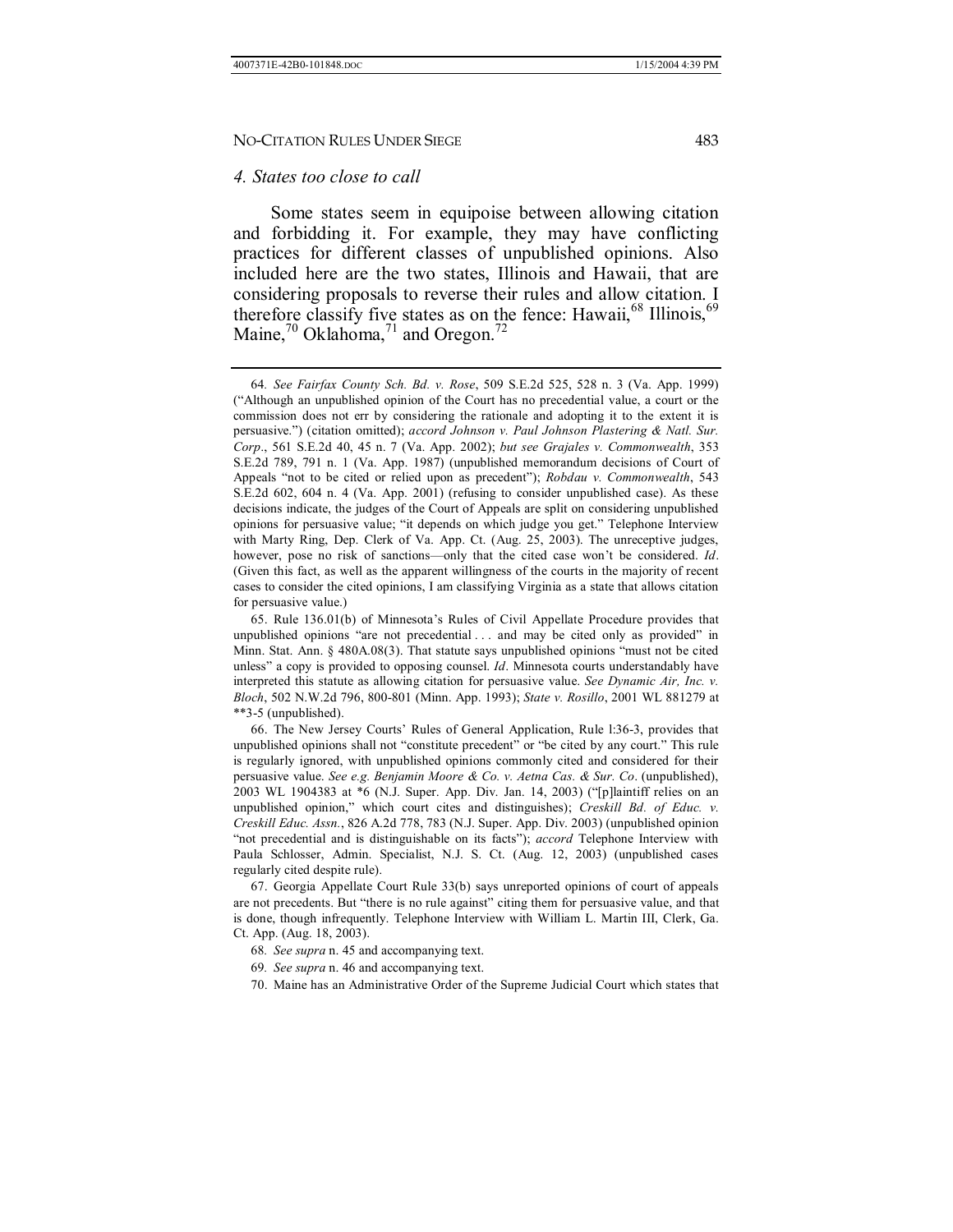#### *5. No-citation states*

That leaves what Judge Kozinski calls "mandatory" prohibitionî states, in which citation is forbidden (except, of course, for related cases). Relying on the Serfass-Cranford data, Judge Kozinski counted thirty-five such states.<sup>73</sup> I now count twenty-five: Alabama,<sup>74</sup> Arizona,<sup>75</sup> Arkansas,<sup>76</sup> California,<sup>77</sup> Colorado,<sup>78</sup> District of Columbia,<sup>79</sup> Florida,<sup>80</sup> Idaho,<sup>81</sup> Indiana,<sup>82</sup>

73*. See supra* text accompanying n. 33; Kozinski Testimony, *supra* n. 23, at 12, 17-20.

74. Ala. R. App. P. 53(d).

 75. Ariz. S. Ct. R. 111(c); Ariz. R. Civ. App. P. 28(c). But, as in the Ninth Circuit, memorandum decisions may be cited to show a conflict. *See supra* n. 18.

76. Ark. S. Ct. & Ct. App. R. 5-2(d).

77. Cal. R. Ct. 977.

 78. Colorado Ct. App., *Policy of the Court Concerning Citation of Unpublished Opinions* (Apr. 2, 1994) (reprinted in 23 Colo. Law. 1548 (July 1994)).

79. D.C. Ct. App. R. 28(h).

 80. The Florida Supreme Court has ruled that per curiam affirmances without written opinion have no precedential value and should not be cited to a court, except that they may be cited to the court that issued the decision. *Dept. of Leg. Affairs v. Dist. Ct. of App.*, 434 So. 2d 310, 312-333 (Fla. 1983).

 81. Idaho S. Ct. Internal R. 15(f) (copy on file with Journal of Appellate Practice and Process).

82. Ind. R. App. P. 65(D).

unpublished Memorandum Decisions and Summary Orders of that court may not be cited "as precedent." S. Jud. Ct. of Me., *New Citation Form* (Aug. 20, 1996). But the court's clerk reports that lawyers do cite such decisions and orders, without incurring sanctions; "it depends on how bold the attorney is.î Telephone Interview with James C. Chute, Clerk, S. Jud. Ct. of Me. (Aug. 11, 2003).

 <sup>71.</sup> Oklahoma has conflicting rules for its Supreme Court (civil cases) and its Court of Criminal Appeals. Unpublished opinions of the Supreme Court are not precedential and may not be cited. Okla. S. Ct. R. 1.200(b)(5)-(8); Telephone Interview with Michael Richie, Clerk, Okla. S. Ct., App. Cts., & Ct. of Crim. App. (Aug. 18, 2003). Unpublished opinions of the Court of Criminal Appeals are "not binding" on that court, but may be cited to it, "provided counsel states that no published case would serve as well." Okla. Ct. Crim. App. R. 3.5(C)(3); Richie Interview, *supra* this note. (It might be said that if Oklahoma is on the fence, as I have classified it, so is Texas; Texas now allows citation of unpublished civil cases but not of criminal ones, while Oklahoma does the opposite. The situation in Texas, however, represents a dramatic recent change of policy by an important state.)

 <sup>72.</sup> In Oregon, all opinions of both the Supreme Court and the Court of Appeals are published, and therefore citable. But decisions "affirmed without opinion"—or, in a recent development, reversed without opinion—by the Court of Appeals may not be cited. Or. R. App. P. 5.20(5); Telephone Interviews with Mary Bauman, Ed., Or. Reps. (Aug. 15, 2003; Oct. 30, 2003).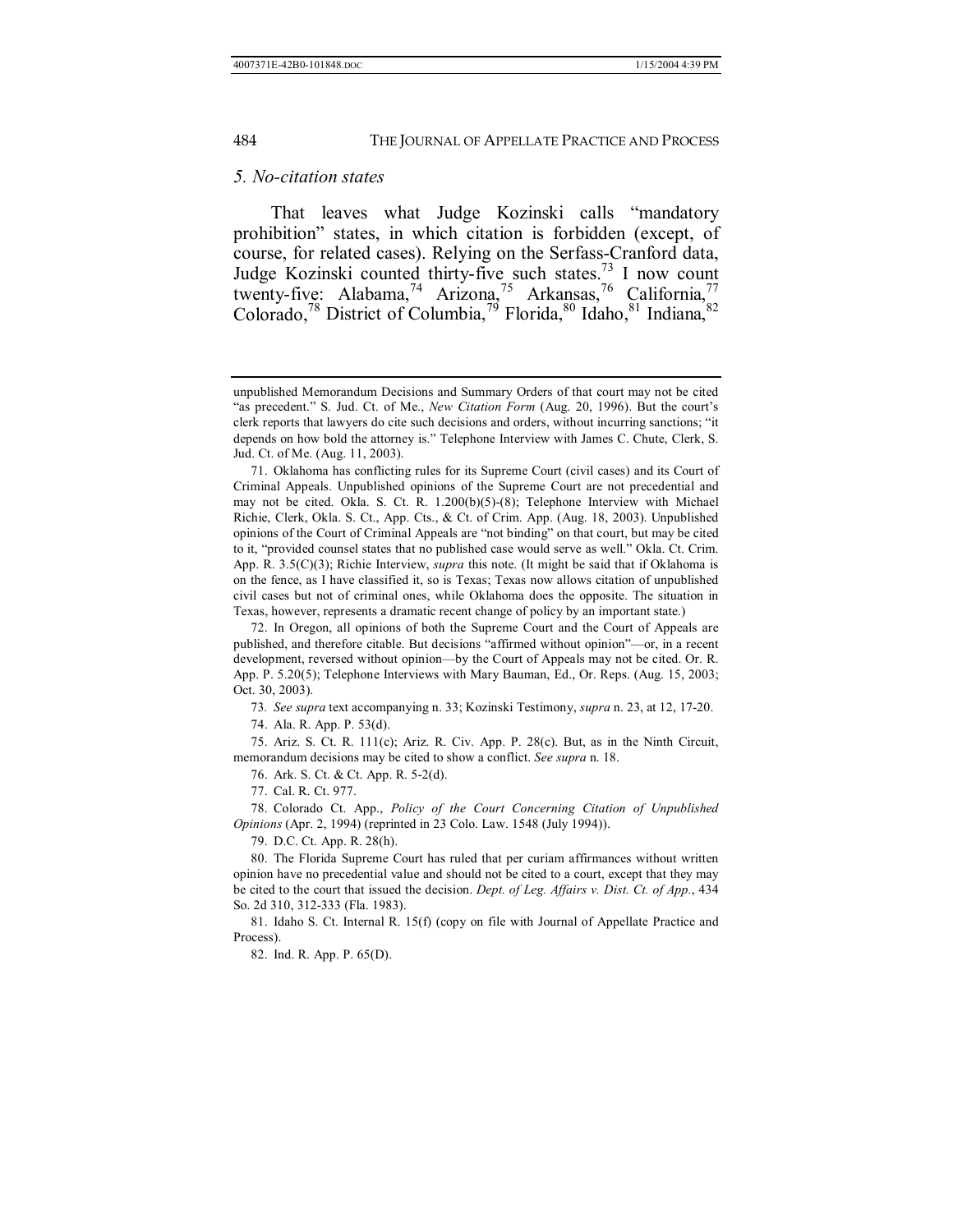Kentucky,  $^{83}$  Louisiana, Maryland,  $^{85}$  Massachusetts,  $^{86}$  Missouri, Montana, Meloraska, Meloraska, Meloraska, Meloraska, Meloraska, Meloraska, Meloraska, Meloraska, Meloraska, Meloraska, Meloraska, Meloraska, Mel Montana,<sup>88</sup> Nebraska,<sup>89</sup> Nevada,<sup>90</sup> New Hampshire, <sup>91</sup> North Carolina, <sup>92</sup> Pennsylvania, <sup>93</sup> Rhode Island, <sup>94</sup> South Carolina, <sup>95</sup> South Dakota, <sup>96</sup> Washington, <sup>97</sup> and South Carolina, <sup>95</sup> South Dakota, <sup>96</sup> Washington, <sup>97</sup> and Wisconsin.<sup>98</sup> Because my count includes four states that Judge Kozinski did not include,<sup>99</sup> there are fourteen states that are counted as no-citation by Judge Kozinski but removed from that column by me, on the basis either of intervening events or of further research.<sup>100</sup>

#### *D. Summary*

A summary of my results is shown in the table in the

86*. Horner v. Boston Edison Co*., 695 N.E.2d 1093, 1094 (Mass. App. 1998).

87. Mo. Sup. Ct. R. 84.16(b).

 88. Mont. Internal Op. R. ß I(3)(c) (1996) (available at http://www.lawlibrary.state .mt.us/dscgi/ds.py/Get/File-6441/Montana\_Supreme\_Court\_Rules.pdf) (accessed Dec. 16, 2003; copy on file with Journal of Appellate Practice and Process).

 89. Neb. S. Ct. R. 2(E)(4) (available at http://court.nol.org/rules/pracproc.htm) (accessed Dec. 16, 2003; copy on file with Journal of Appellate Practice and Process).

90. Nev. S. Ct. R. 123.

91. N.H. S. Ct. R. 12-D (3); N.H. S. Ct. R. 25(5).

 92. N.C. R. App. P. 30(e)(3) (available at http://www.aoc.state.nc.us/www/public /html/pdf/redrules.pdf) (accessed Dec. 16, 2003; copy on file with Journal of Appellate Practice and Process).

 93. Pa. R. Cmmw. Ct. I.O.P. ß 414; Pa. R. Super Ct. I.O.P. 65.37(A); *accord U.S. v. Saunders*, 29 Fed. Appx. 78 (3d Cir.) (unreported), *cert. denied*, 535 U.S. 1071 (2002); *but see Commonwealth v. Booth*, 729 A.2d 1187, 1189 (Pa. Super. 1999) ("while we consider the arguments made in [unpublished case], we are not bound to follow it").

94. R.I. S. Ct. R. 16(h).

95. S.C. App. Ct. R. 220(a); S.C. App. Ct. R. 239(d)(2).

96. S.D. Codified Laws ß 15-26A-87.1(E).

97. Wash. R. App. P. 10.4(h).

 98. Wis. Stat. ß 809.23(3); *see Tamminen v. Aetna Cas. & Sur. Co.*, 327 N.W.2d 55, 67 (Wis. 1982) (monetary sanction imposed; "violations of the noncitation rule will not be tolerated").

 99. Florida, *see supra* n. 80; North Carolina, *see supra* n. 92; Pennsylvania, *see supra* n. 93; and South Carolina, *see supra* n. 95.

 100. The fourteen are Alaska, *supra* n. 41; Georgia, *supra* n. 67; Hawaii, *supra* n. 45; Illinois, *supra* n. 46; Iowa, *supra* n. 42; Kansas, *supra* n. 43; Maine, *supra* n. 70; Mississippi, *supra* n. 48; New Jersey, *supra* n. 66; New Mexico, *supra* n. 60; Oklahoma, *supra* n. 71; Tennessee, *supra* n. 61; Texas, *supra* n. 37; Utah, *supra* n. 38.

 <sup>83.</sup> Ky. R. Civ. P. 76.28(4)(c).

 <sup>84.</sup> La. Unif. R. Ct. App. 2-16.3.

 <sup>85.</sup> Md. R. App. Rev. 8-114(b).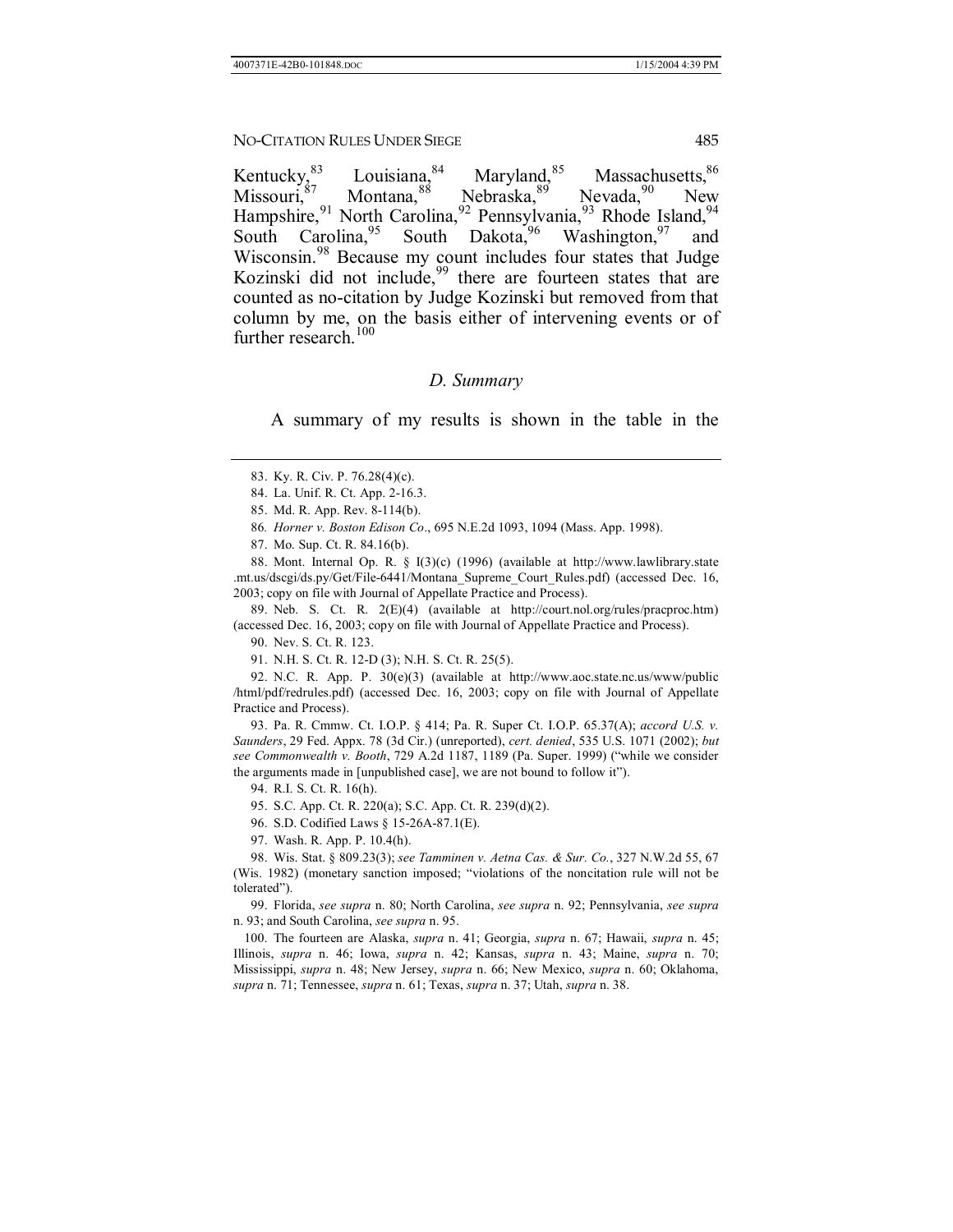Appendix. Setting aside the five fence-sitters, I find four states that have either no unpublished opinions or no rule against citation; five states that allow citation of unpublished opinions as precedents; and twelve states that allow citation for persuasive value. That adds up to twenty-one states in which citation is permitted, as compared with the twenty-five states in which it is forbidden. This slim margin would not appear to make the no-citation states today "by far the largest number," as Judge Kozinski reported that they were in 2002.101 Nor would it seem accurate to say today that "[t]he vast majority of state court systems restrict citation to unpublished decisions, 102 or that "the overwhelming majority of states have adopted a prohibition against citation. $103$ 

In place of that "vast" and "overwhelming" majority, the two camps today, numbering twenty-five and twenty-one states, seem roughly equal. Moreover, the states allowing citation include populous ones such as New York, Ohio, Texas, Michigan, New Jersey, Virginia, and Georgia. (Indeed, comparing New York and Texas on the one hand with California on the other, one has to wonder how New York can operate its court system with no unpublished opinions from either the Court of Appeals or the Appellate Division and no rules against citing the unpublished opinions that it has;<sup>104</sup> or how Texas in 2003 could make all its civil appellate opinions citable; $105$  while California, in contrast, issues ninety-three percent of its court of appeal opinions "unpublished" and refuses to allow their citation.<sup>106</sup> If these other populous states can decide their intermediate appellate cases with citable opinions, why can't

 <sup>101.</sup> Kozinski Testimony, *supra* n. 23, at 15.

<sup>102.</sup> Id. (unless the term "restrict" includes states that permit citation for persuasive value but not as precedent, or states that discourage or disfavor citation of unpublished opinions but allow it). *See infra* pp. 489-94.

 <sup>103.</sup> Kozinski Testimony, *supra* n. 23, at 13.

<sup>104</sup>*. See supra* n. 49.

<sup>105</sup>*. See supra* n. 37.

 <sup>106.</sup> Cal. Jud. Council, *2003 Court Statistics Report* 31, tbl. 9 (Admin. Off. of Cts. 2003) (showing percentage of majority opinions published by courts of appeal) (available at http://www.courtinfo.ca.gov/reference/documents/csr2003.pdf) (accessed Dec. 10, 2003; copy on file with Journal of Appellate Practice and Process) [hereinafter *2003 Court Statistics*]; Cal. R. Ct. 977(a).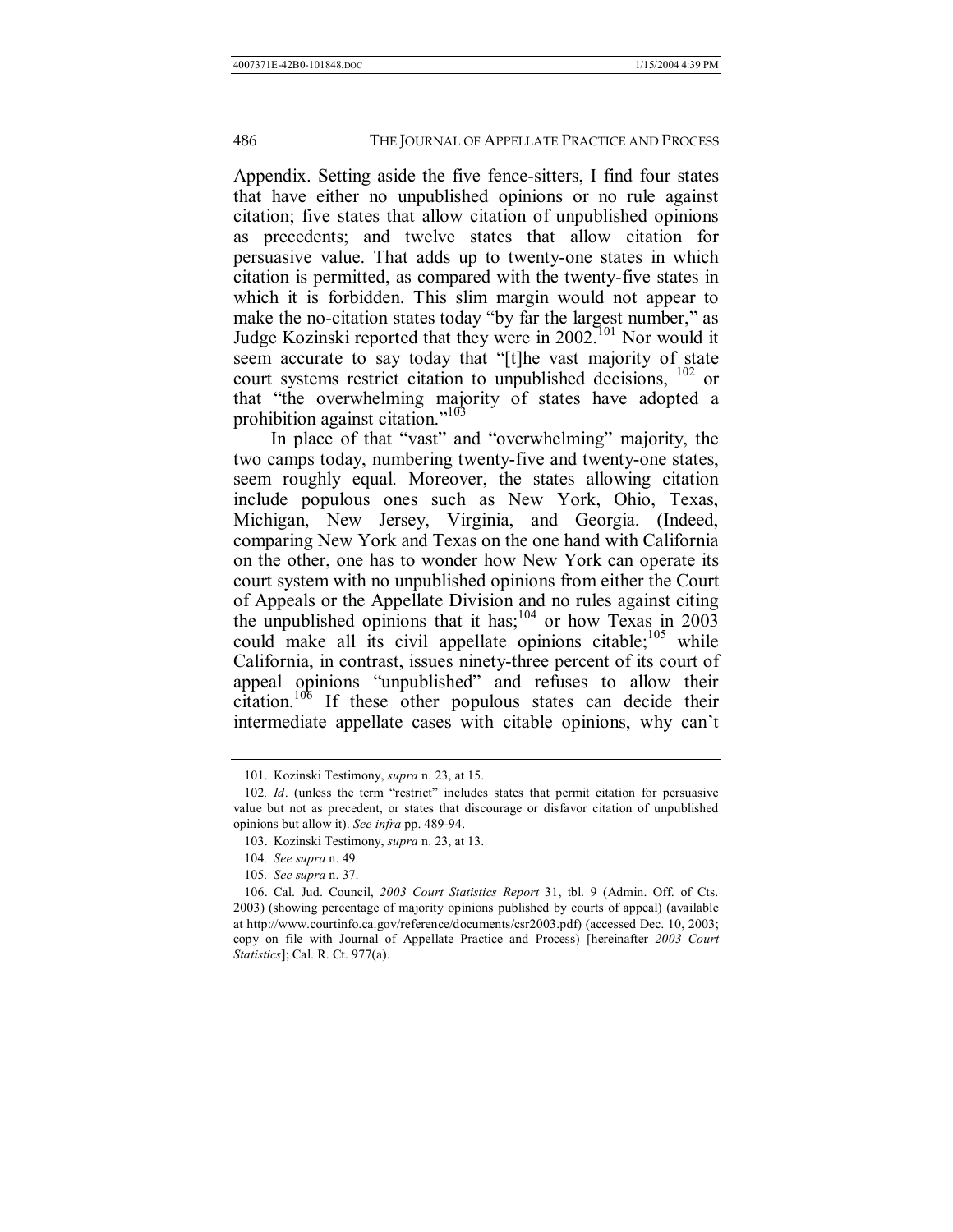## California?<sup>107</sup>)

Whatever the roll call of states between the two camps today, the important thing is the trend. It is unmistakable. Since the Serfass-Cranford data were published in spring 2001, six states have switched from banning citation to allowing it; two more states are considering proposals to do the same; and no state during this period appears to have switched the other way. This clear trend among the states—like that among the federal  $circuits<sup>108</sup>$ —is significant not only in its own right. Just as Judge Kozinski argued that a supposed "overwhelming" state preference for no-citation rules showed such rules to be "an important tool in managing the development of a coherent body of caselaw," $109$  so the present trend in the states away from nocitation rules demonstrates something. It shows an increasing recognition by state courts that they can make their opinions citable without impairing performance of their judicial function. The sky does not fall.

## III. FEDERAL COURT RULEMAKING

#### *A. Introduction: The Proposed Rule*

The weightiest attack on no-citation rules may come from the rulemaking power of the federal judiciary. In May 2003, the U.S. Judicial Conference's Advisory Committee on Appellate Rules approved a proposed new Federal Rule of Appellate

 <sup>107.</sup> Californiaís addiction to unpublished opinions may reflect habits of undue leisure on the part of the state's Court of Appeal justices. One judge who sat for twenty-one years on that court reported that "too many appellate court justices viewed the court as a kind of retirement.î Craig Anderson, *Front-Row Seat at the Rerun*, S.F. Daily J. 1 (Dec. 19, 2002) (profile of former justice Marcel PochÈ). The *average* number of published opinions produced annually by justices of the California Court of Appeal, in the latest year reported, was nine. *See 2003 Court Statistics*, *supra* n. 106, at 20, tbl. 1 (total written opinions of courts of appeal 12,056, and full-time judge equivalents 92.7); *id.* at 31, tbl. 9 (seven percent of opinions published, producing 844 published opinions). It may be asked whether the public is getting its moneyís worth from appellate judges who produce, on average, well under one citable opinion per month. (The average number of *un*published opinions per judge was 121. *See id*. But unpublished opinions are more likely to be delegated entirely to staff and not to trouble the judge.)

<sup>108</sup>*. See supra* nn. 4-21.

 <sup>109.</sup> Kozinski Testimony, *supra* n. 23, at 15.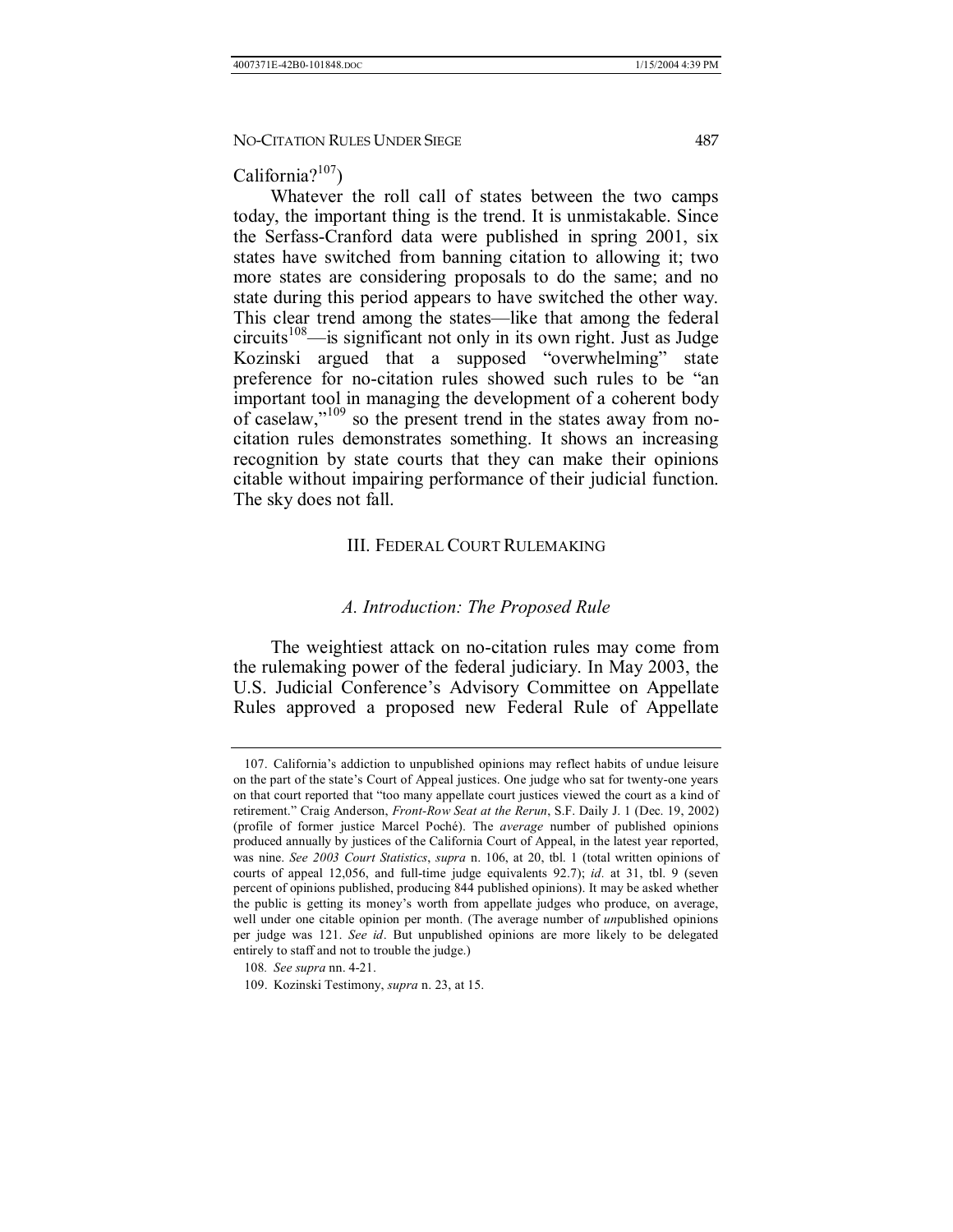Procedure, FRAP Rule 32.1, that would require all federal circuits to allow citation of their unpublished opinions.<sup>110</sup> The proposed Rule was put out for public comment with a deadline of February 16,  $2004$ ;<sup>111</sup> it could take effect, at the earliest, in December  $2005$ <sup>112</sup>

The proposed Rule 32.1 reads in part: <sup>113</sup>

Rule 32.1: *Citation of Judicial Dispositions*

a) *Citation Permitted.* No prohibition or restriction may be imposed upon the citation of judicial opinions, orders, judgments, or other written dispositions that have been designated as "unpublished," "not for publication," "nonprecedential," "not precedent," or the like, unless that prohibition or restriction is generally imposed upon the

111*. See Memorandum to the Bench, Bar, and Public on Proposed Amendments to the Federal Rules* (available at http://www.uscourts.gov/rules/memo0803.pdf) (accessed Dec. 12, 2003; copy on file with Journal of Appellate Practice and Process). Public hearings by the Advisory Committee were scheduled for Los Angeles on January 20, 2004, and Washington, D.C., on January 26, 2004. *Id.*

 112. The Rule and any comments received will be considered by the Advisory Committee at its spring 2004 meeting. If approved there (with or without modification), the Rule then would have to run the gauntlet of the Standing Committee on Rules (June 2004), the Judicial Conference itself (September 2004), the Supreme Court (by May 1, 2005), and the Congress, before possibly taking effect—if still standing—on December 1, 2005.

 113. Part (b) of the proposed Rule provides that a party who cites an unpublished opinion that is "not available in a publicly accessible electronic database" must file and serve a copy of the opinion along with the brief or other paper in which it is cited. *Memorandum to the Bench, Bar, and Public on Proposed Amendments to the Federal Rules*, *supra* n. 111. As noted earlier (*supra* n. 47), such "provide a copy" requirements exist in most jurisdictions where citation of unpublished opinions is allowed; in the following discussion they will generally be taken for granted and not mentioned.

<sup>110</sup>*. See* Memorandum from Judge Samuel A. Alito, Jr., Chair of Advisory Comm. on App. Rules, to Judge Anthony J. Scirica, Chair of Standing Comm. on Rules of Prac. & Proc., *Report of Advisory Committee on Appellate Rules* 27-36 (May 22, 2003) (proposed Rule at 28-29; Committee Note at 29-36) (available at http://www.uscourts.gov /rules/app0803.pdf) (accessed Nov. 3, 2003; copy on file with Journal of Appellate Practice and Process) [hereinafter *Alito Memorandum*]. The Advisory Committee's vote was seven to one, with one abstention.

The committee defines "unpublished," clumsily but workably, as a "term of art" denoting judicial dispositions "that have been designated as 'unpublished,' 'not for publication,<sup>*'*</sup> fon-precedential,<sup>*'*</sup> not precedent,*'* or the like.<sup>*"*</sup> *Alito Memorandum*, *supra* this note, at 29. Somewhat compulsively, the committee proceeds to put the ubiquitous term "unpublished" in quotation marks throughout its Memorandum. *See e.g. id.* at 30 (proposed rule "says nothing about what effect a court must give to one of its 'unpublished' opinions or to the 'unpublished' opinions of another court").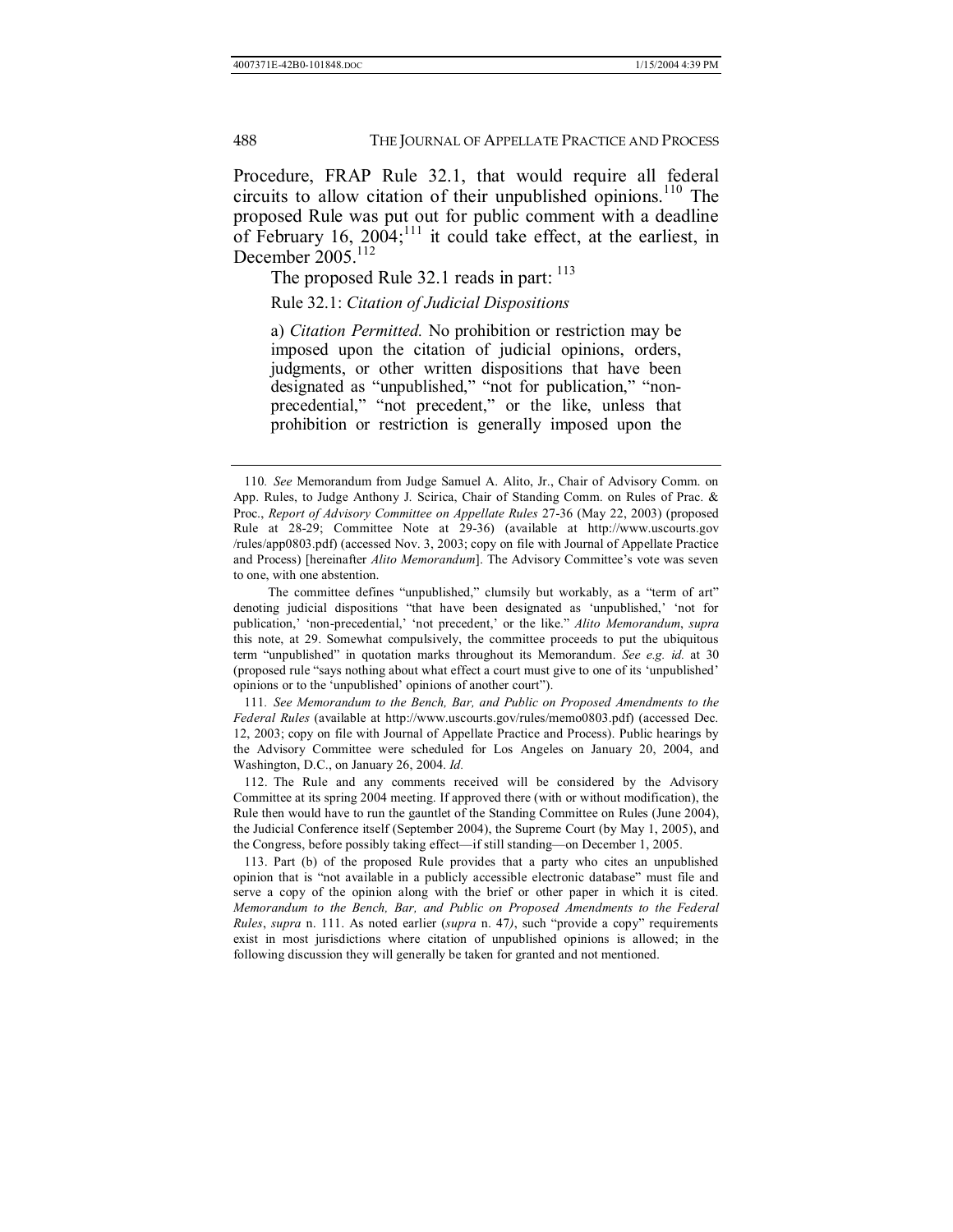citation of all judicial opinions, orders, judgments, or other written dispositions. $11$ 

As one who believes that judicial opinions by their nature should be citable, I applaud the committee's development of this proposed Rule. The committee rightly points out that the conflicting citation rules of the various circuits "create a hardship for practitioners," especially because citing an "uncitable" opinion can bring sanctions or professional discipline.<sup>115</sup> The committee is also correct, I believe, in concluding that no-citation rules are "wrong as a policy matter.<sup> $11\%$ </sup> In principle, then, the proposed Rule 32.1, in my view, deserves the profession's support.

The way the Rule is presently drafted, however, launches a cascade of questions. I propose to explore these questions and to offer an alternative draft of the Rule (which I'll call "Draft B").

#### *B. Citation and the Weight Given Citation*

Perhaps the most conspicuous question raised by the proposed Rule  $32.1$ —or by any rule authorizing citation of unpublished opinions—is the weight to be given to the cited opinions. May they be regarded as "precedents," possibly even binding precedents, or only as "persuasive" authority? And who

<sup>114</sup>*. Alito Memorandum*, *supra* n. 110, at 28-29. A colleague, on encountering this language, thought it so dense and awkward as to need a translation.

<sup>115</sup>*. See Tamminen v. Aetna Casualty & Sur. Co.*, 327 N.W.2d 55, 67 (Wis. 1982) (sanction imposed); *Hart v. Massanari*, 266 F.3d 1155, 1180 (9th Cir. 2001) (sanctions not imposed because of good-faith constitutional challenge).

<sup>116.</sup> Alito Memorandum, *supra* n. 110, at 27. The committee further observes, "[I]t is difficult to justify a system that permits parties to bring to a court's attention virtually every written or spoken word in existence *except* those contained in the court's own 'unpublished' opinions." *Id.* at 33 (emphasis in original). This seems overstated; parties are barred from telling a court, for example, about facts outside the record. *See e.g.* R. S. Ct. U.S. 24-6 ("A brief shall be concise... and free of irrelevant, immaterial, or scandalous matter. The Court may disregard or strike a brief that does not comply with this paragraph<sup>7</sup>) (available at http://supremecourtus.gov/rulesofthecourt.pdf) (accessed Dec. 30, 2003; copy on file with Journal of Appellate Practice and Process). What can be said is that a *prior judicial decision*, under our system of law based on precedent, is a special kind of information that attorneys have a specially strong claim—arguably a constitutional claim to be able to disclose to a court when they think it will aid their client's case. *Cf. Legal Servs. Corp. v. Velasquez*, 531 U.S. 533, 545 (2001) (congressional ban on use of Legal Services Corp. funds to challenge welfare laws violates First Amendment as attempt to "prohibit the analysis of certain legal issues and to truncate presentation to the courts").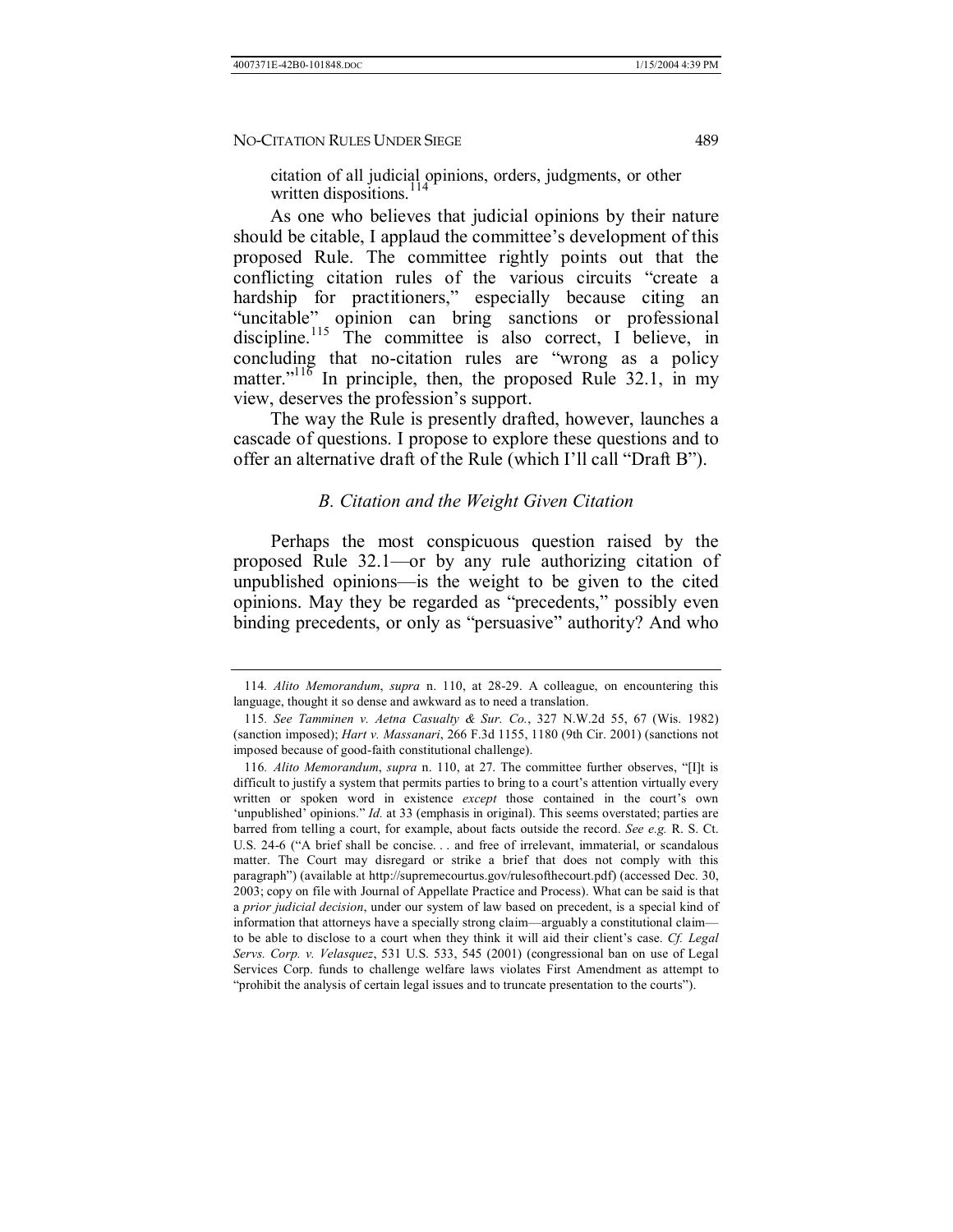is to decide this question—the Judicial Conference of the United States (overseen by Congress and the Supreme Court), through a national rule, or the individual circuits through their local rules?

There is a case for national uniformity in the weight given unpublished opinions. The nine federal circuits that presently allow citation of unpublished opinions are divided almost evenly in the weight they accord those citations.<sup>117</sup> If one of the goals of Rule 32.1 is to unify divergent citation rules of the circuits, $118$ that goal arguably applies as much to weight as to citability.

On the question of weight, though, the value of uniformity does not seem strong enough to overrule circuit choice. There are compelling considerations of judicial integrity, constitutional rights, and public policy that make it "wrong as a policy matter" to prohibit citation of judicial opinions. No equally forceful arguments require the cited opinions to be accorded any particular weight, whether "precedential" or only  $\cdot$  persuasive.<sup> $\cdot$ 119</sup> If nothing else, the considerable variation in circuit practice probably makes it too soon to impose a uniform rule.

The Advisory Committee apparently agrees. The committee is at pains to make clear that its proposed Rule "says" nothing whatsoever about the effect that a court must give" to an

<sup>117.</sup> In five circuits, the First, Eighth, Tenth, Eleventh, and—with respect to opinions issued on or after January 1, 1996—the Fifth, unpublished opinions may be cited not as "precedents," but only for "persuasive" value. *See supra* nn. 4, 10, 12-14. In four circuits, the Fourth, Sixth, D.C., and—with respect to opinions issued before January 1, 1996—the Fifth, such opinions may also be cited as "precedent" (or for "precedential value"). See *supra* nn. 6, 9-11. In the Third Circuit the opinions simply may be cited, with no weight specified in the rule. *See supra* n. 8.

<sup>118.</sup> See Alito Memorandum, *supra* n. 110, at 35. ("Attorneys will no longer have to pick through the conflicting no-citation rules of the circuits in which they practice  $\dots$ .").

<sup>119.</sup> The "precedential" camp does claim the imprimatur of Article III. *See Anastasoff v. U.S.*, 223 F.3d 898 (8th Cir. 2000), *vacated as moot*, 235 F.3d 1054 (8th Cir. 2000) (en banc). But that camp is a minority among the circuits (though a slim one) and does not seem likely, at least for a good while, to obtain Judicial Conference endorsement in preference to the "persuasive" approach. *See supra* n. 117. Moreover, the concepts of "precedential" and "persuasive" authority are not so crystalline and distinct that a rule distinguishing between them could be enforced. On the one hand, there are various levels of precedent. On the other, the "persuasive" effect of any prior decision may be impossible to disentangle, in the mind of a common law judge, from the fact that it *is* a prior decision—and hence, in fact, a precedent. *See* Barnett, *supra* n. 2, at 9-12.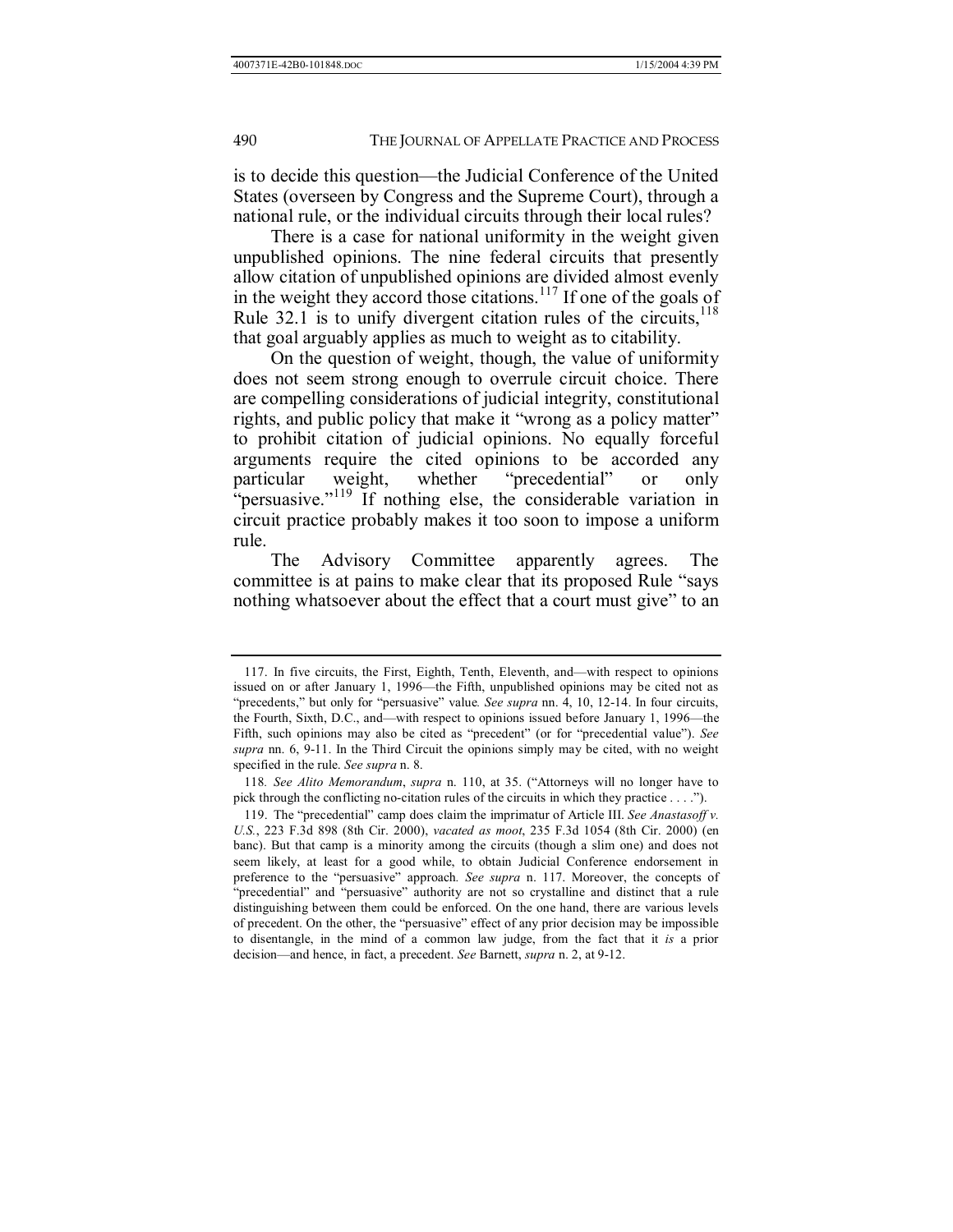unpublished opinion.<sup>120</sup> "The one and only issue addressed by proposed Rule 32.1 is the ability of parties to *cite* opinions designated as 'unpublished' or 'non-precedential," the committee states.<sup>121</sup>

## *C.* "Restrictions" on Citation: Introducing Draft B

Despite this assurance, under the present drafting it is not clear that the proposed Rule 32.1 does preserve circuit choice on the question of citation weight. When the proposed Rule says, ìNo prohibition or restriction may be imposed upon the citation of [unpublished] judicial opinions," what does "restriction" mean? If a circuit's rule provides—as several  $do^{122}$ —that unpublished opinions may be cited only for their "persuasive" value, is that not a "restriction" on their citation? One might think so. And if so, it would follow that circuit rules limiting citation to persuasive value are forbidden by Rule 32.1, because no such limit is imposed on the citation of published opinions.<sup>123</sup>

Two possible remedies come to mind. One is legislative history, or drafter's gloss. The Committee Note might declare the committee's view that the Rule deals only with citability and "says nothing whatsoever about the effect that a court must give" to the cited opinions.<sup>124</sup> If we may assume that the judges and lawyers operating in the federal appellate courts have no aversion to legislative history, $125$  this approach might produce the committee's desired interpretation of its Rule.

The other approach would proceed on the basis that if you

<sup>120</sup>*. Alito Memorandum*, *supra* n. 110, at 28.

<sup>121</sup>*. Id.* (emphasis in original).

<sup>122</sup>*. See supra* n. 117.

 <sup>123.</sup> In an apparent effort to avoid this problem, the committee minimizes the differences that exist among the circuits with respect to the weight given to citations of unpublished opinions, downplaying in particular the extent to which those opinions are treated as precedents. Thus, the committee says that "the circuits have differed dramatically with respect to the restrictions that they have placed upon the citation of 'unpublished' opinions for their persuasive value," Alito Memorandum, *supra* n. 110, at 31, without mentioning that the circuits have differed even more dramatically with respect to the restrictions they have placed on citation of unpublished opinions for their precedential value. *See supra* n. 117.

<sup>124</sup>*. Alito Memorandum*, *supra* n. 110, at 28.

<sup>125</sup>*. But see e.g.* Antonin Scalia, *A Matter of Interpretation: Federal Courts and the Law* (Amy Gutman ed., Princeton U. Press 1997).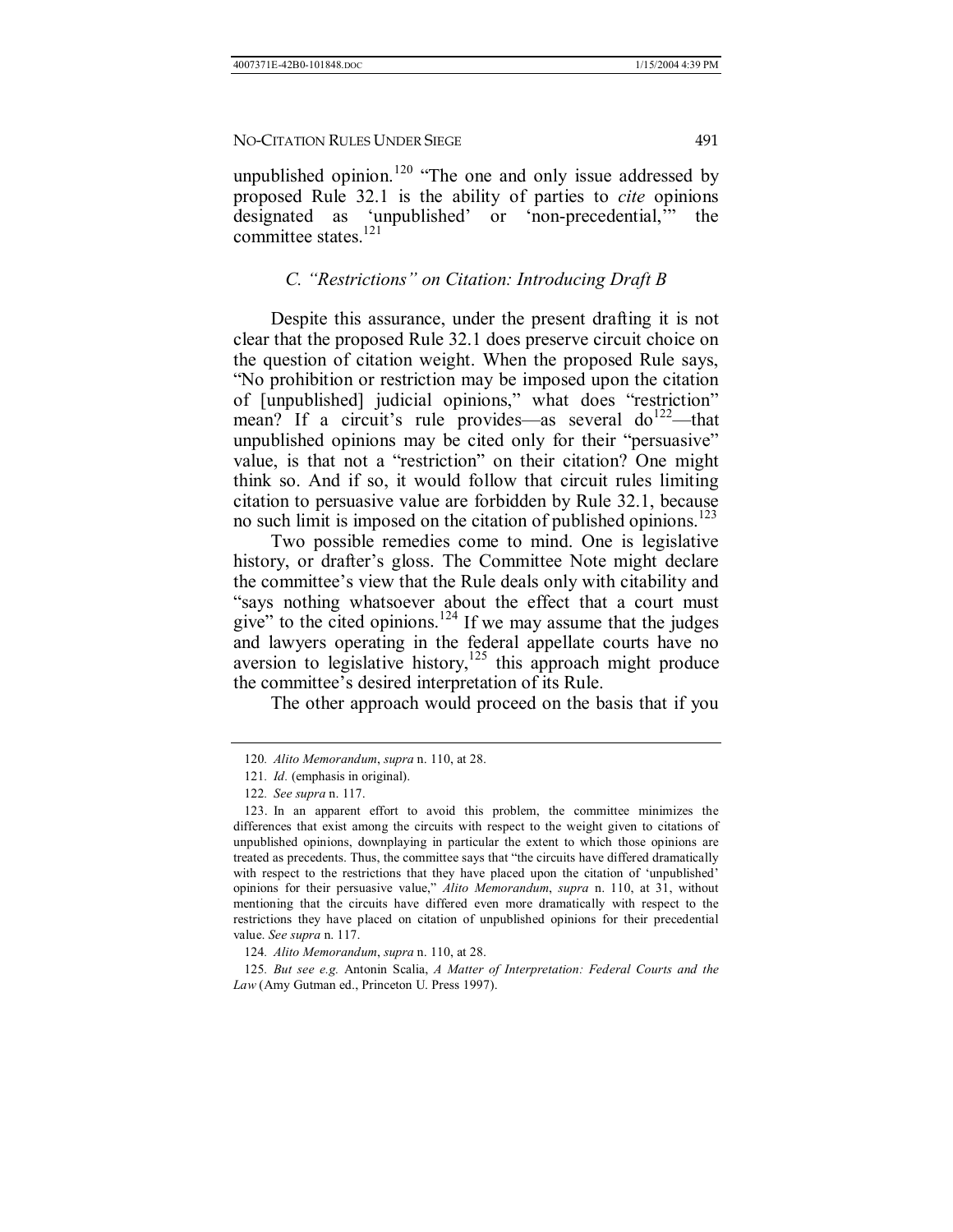want to permit citation, you might just say that citation is permitted.<sup>126</sup> Draft B thus would simply provide:

Any opinion, order, judgment, or other disposition by a federal court may be cited to or by any court.

This language would make quite clear the committee's view that the Rule deals only with permitting citation and says nothing about the weight to be given citations. Draft B also would take the lead out of the drafting. You don't have to be Bryan Garner to object to the present draft's double negative ( $\lceil n \rceil$ ]o prohibition)"; its vast passive ( $\lceil n \rceil$ ) its imposed"); its awkward laundry list of unpublished dispositions; or its backhanded approach of making opinions citable by banning restrictions on citation.

Before concluding, however, that the elegant Draft B should replace the committee's cumbersome Draft A, it is necessary to consider how each draft would handle a major problem that will arise.

#### *D. Discouraging Words*

This is the problem of discouraging words. Although nine of the thirteen circuits now allow citation of their unpublished opinions, all nine discourage the practice; they all have language in their rules stating that such citation is "disfavored," that unpublished opinions should not be cited unless no published opinion would serve as well, that the court "sees no precedential value" in unpublished opinions, and so forth.<sup>127</sup> The question is whether such discouraging words are a forbidden "restriction" on citation under proposed Rule 32.1.

The Advisory Committee addresses this question with the following Delphic pronouncement:

Unlike many of the local rules of the courts of appeals,

<sup>126.</sup> The committee does just say that in the two-word preamble to its Rule: *"Citation permitted*." This language does not seem operational, however, because it does not say citation *of what* is permitted. Instead, the drafters turn to a prohibitory approach and forbid any "prohibition or restriction" on citation. Under this approach, to know what is permitted you have to know what is a "prohibition or restriction."

<sup>127</sup>*. See supra* nn. 8-15.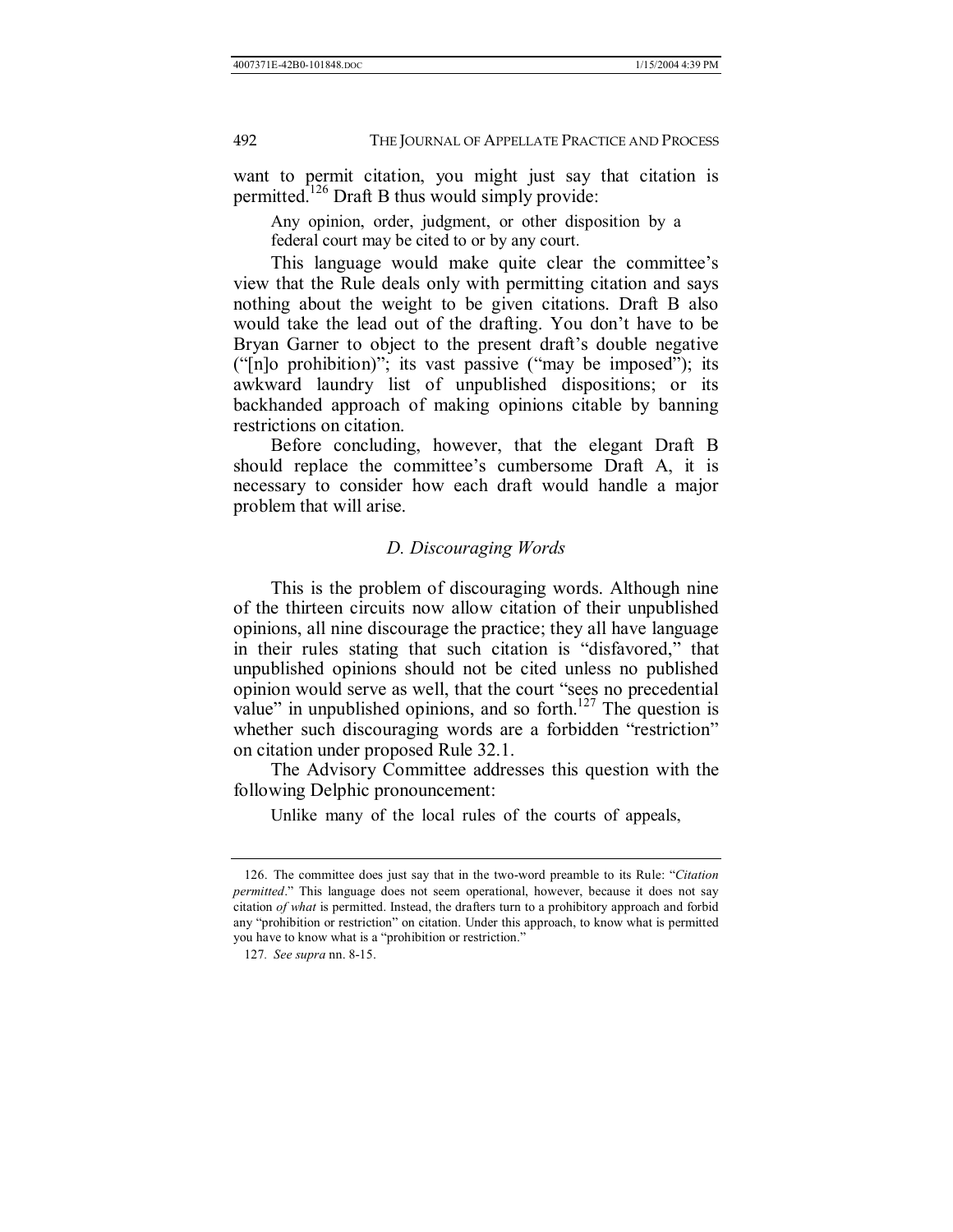Rule  $32.1(a)$  does not provide that citing "unpublished" opinions is "disfavored" or limited to particular circumstances (such as when no "published" opinion adequately addresses an issue). Again, it is difficult to understand why "unpublished" opinions should be subject to restrictions that do not apply to other sources.<sup>128</sup>

The first sentence of this passage does not say that Rule 32.1 would overrule those local rules—only that it is "[u]nlike" them. The second sentence, however, characterizes the discouraging words as "restrictions," so in the committee's apparent view, Rule 32.1 *would* overrule them.

Four questions follow: (1) *Are* discouraging words "restrictions" on citation under Rule 32.1? (2) What difference, if any, does it make? (3) What is the risk of judicial resistance to no-citation rules, through discouraging words or other means? and (4*) Should* discouraging words be forbidden?

## *1. Are discouraging words "restrictions" under Rule 32.1?*

The committee's statement notwithstanding, it is not clear that discouraging words have to be considered "restrictions" on citation under the proposed Rule 32.1. These words may be wholly admonitory—and unenforceable. The Fourth Circuit's rule, for example, states that citing unpublished opinions is "disfavored," but that it may be done "[i]f counsel believes, nevertheless, that [an unpublished opinion] has precedential value in relation to a material issue in a case and that there is no published opinion that would serve as well.<sup> $129$ </sup> On the question of what counsel "believes," surely counsel should be taken at her word; counsel's asserted belief that an unpublished opinion has precedential or persuasive value should not be considered a falsifiable fact. Hence no sanction should be available for violating the Fourth Circuit's rule, and the rule's discouraging language in turn would not be a "prohibition or restriction" that was barred by Rule 32.1 as presently drafted.

In the rules of some other circuits, however, the language disfavoring citation of unpublished opinions is unmoored from anyone's "belief" and arguably does impose an objective

<sup>128</sup>*. Alito Memorandum*, *supra* n. 110, at 34.

<sup>129</sup>*. See supra* n. 9.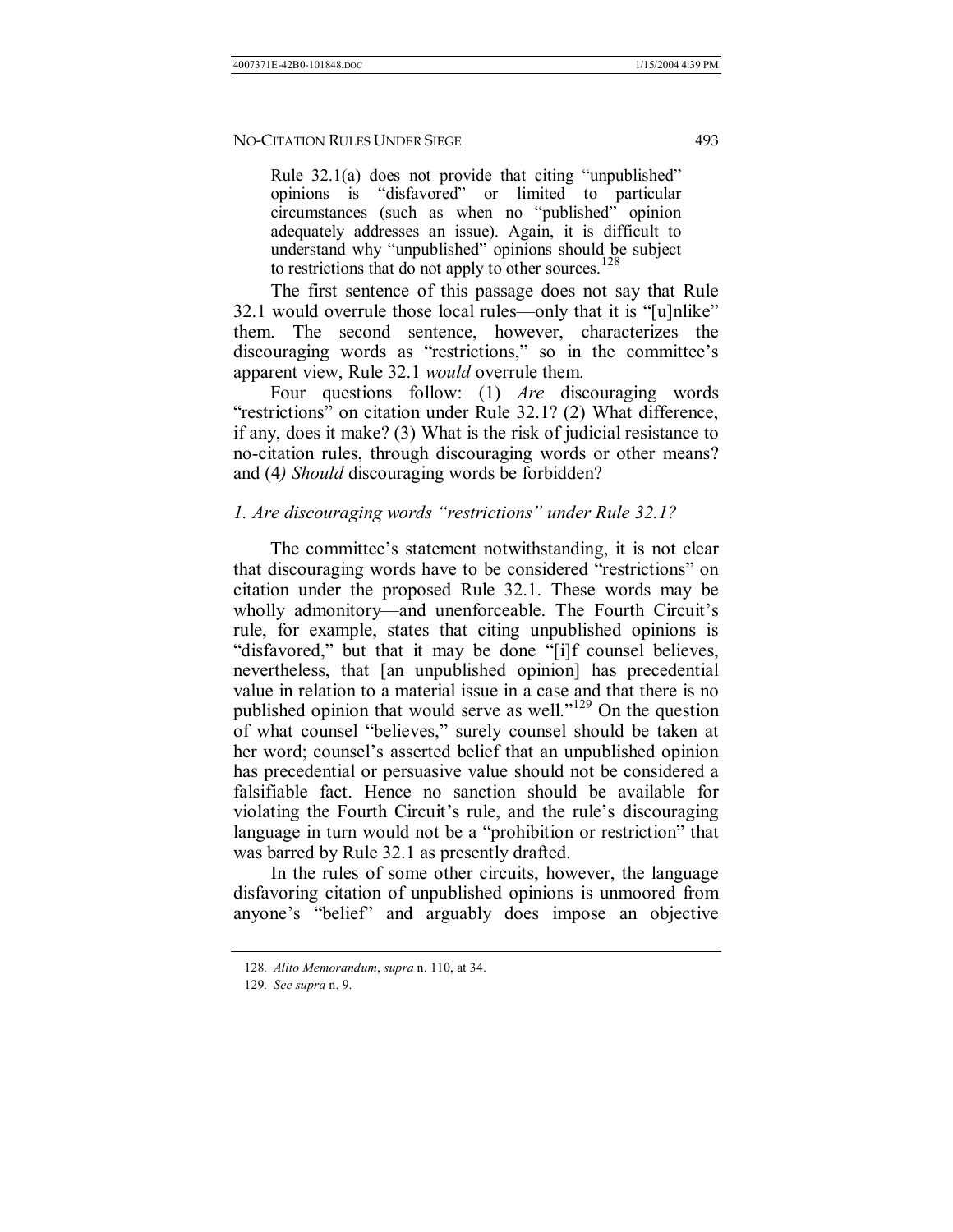"prohibition or restriction" determinable by a court.<sup>130</sup> A court might find, for example, that the required "persuasive value with respect to a material issue that has not been addressed in a published opinion<sup>"131</sup> was not present, and hence that the citation was not permitted by the circuit rule.

With what result? It would follow, paradoxically, that the opinion could be cited—because the circuit rule would be struck down under Rule 32.1 as a forbidden "restriction" on citation.

The committee's double-negative drafting thus creates a Hall of Mirrors in which citation of an unpublished opinion would be allowed either way. If the local rule's discouraging language is merely hortatory, it is not a "restriction" forbidden by Rule 32.1; but that doesn't matter, because such a rule does not bar the citation in the first place. If, on the other hand, the local rule's language has bite and is a "restriction," then Rule 32.1 strikes it down, and again the citation is permitted.

## *2. What difference does it make whether discouraging words are <sup><i>''restrictions*"?</sup>

There is one live question, however, that would turn on whether a local rule's discouraging language constituted a "restriction" on citation. If the language was a restriction, it would be condemned by Rule 32.1<sup>132</sup> and so presumably would *have to be removed from the local circuit rule*. Each circuit's rule thus would have to be parsed to determine whether its discouraging words were purely hortatory or legally enforceable; and each circuit thus would have to decide $\qquad$ subject to review by the Judicial Conference?—which of its discouraging words it could keep.

This not only would present each circuit with a tricky job of drafting or redrafting. More importantly, imposing this task

<sup>130.</sup> The Tenth Circuit's rule, for example, states that although citation of unpublished opinions is "disfavored," such an opinion may be cited if " $(1)$  it has persuasive value with respect to a material issue that has not been addressed in a published opinion; and (2) it would assist the court in its disposition." See supra n. 13. There is nothing here about what counsel "believes."

<sup>131</sup>*. See supra* n. 130.

<sup>132.</sup> That Rule, of course, provides that "no prohibition or restriction may be imposed."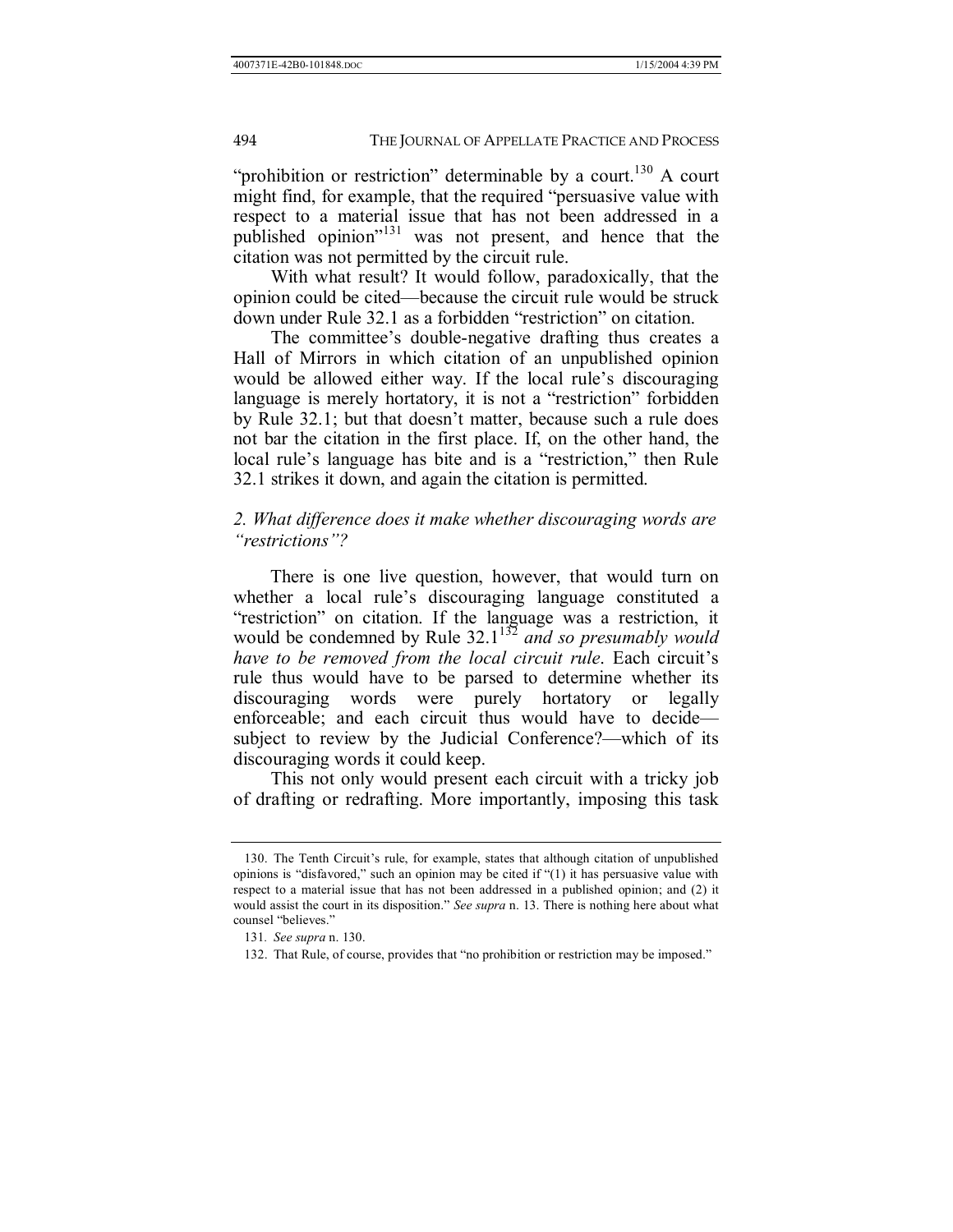on the circuits, and thus invalidating many of their existing rules, could well forfeit the political support from the circuits that Rule 32.1 needs to survive the Judicial Conference and its committees.

Here again, Draft B may come to the rescue. Its simple statement that unpublished opinions "may be cited" would trump whatever a local rule might say to disfavor or discourage citation. There would thus be no "prohibition or restriction" on citation, and hence no need to rewrite all the local rules to remove the discouraging words.

#### *3. The risk of judicial resistance*

Before concluding that the permissive Draft B works better than the prohibitory Draft A, however, one must ask how the two versions would stand up, respectively, to possible opposition by adamant anti-citationists. The committee reportedly chose the prohibitory Draft A over a permissive Draft B out of concern that, the Rule's permission notwithstanding, a recalcitrant circuit might impose some "prohibition or restrictionî that would make it difficult or impossible for attorneys to cite unpublished opinions.<sup>133</sup> This fear of a rogue circuit defying duly adopted Federal Rules seems overblown (if not fantastic).

A circuit might more plausibly react, however, not by restricting attorneys in what they can cite, but by restricting the circuit judges themselves. The Third Circuit, for example, while allowing attorneys to cite unpublished opinions, has an announced "tradition" that it will not itself cite those opinions.<sup>134</sup>

It might be said that such foreswearance by judges should not bother lawyers, who remain free to cite unpublished opinions *to* the judges. But surely a lawyer's chance of prevailing in her case is greater if the judge can cite the authority on which the lawyer and the judge rely. In practice, then, a court's policy of not itself citing unpublished opinions may undermine the right of attorneys to cite those opinions. So if a

<sup>133.</sup> It reportedly has been suggested, for example, that a circuit's local rule might require permission of the court clerk before citing one of the court's unpublished opinions.

<sup>134</sup>*. See* 3d Cir. I.O.P. 5.7 ("The court by tradition does not cite to its not precedential opinions as authority.î); *see also supra* n. 8.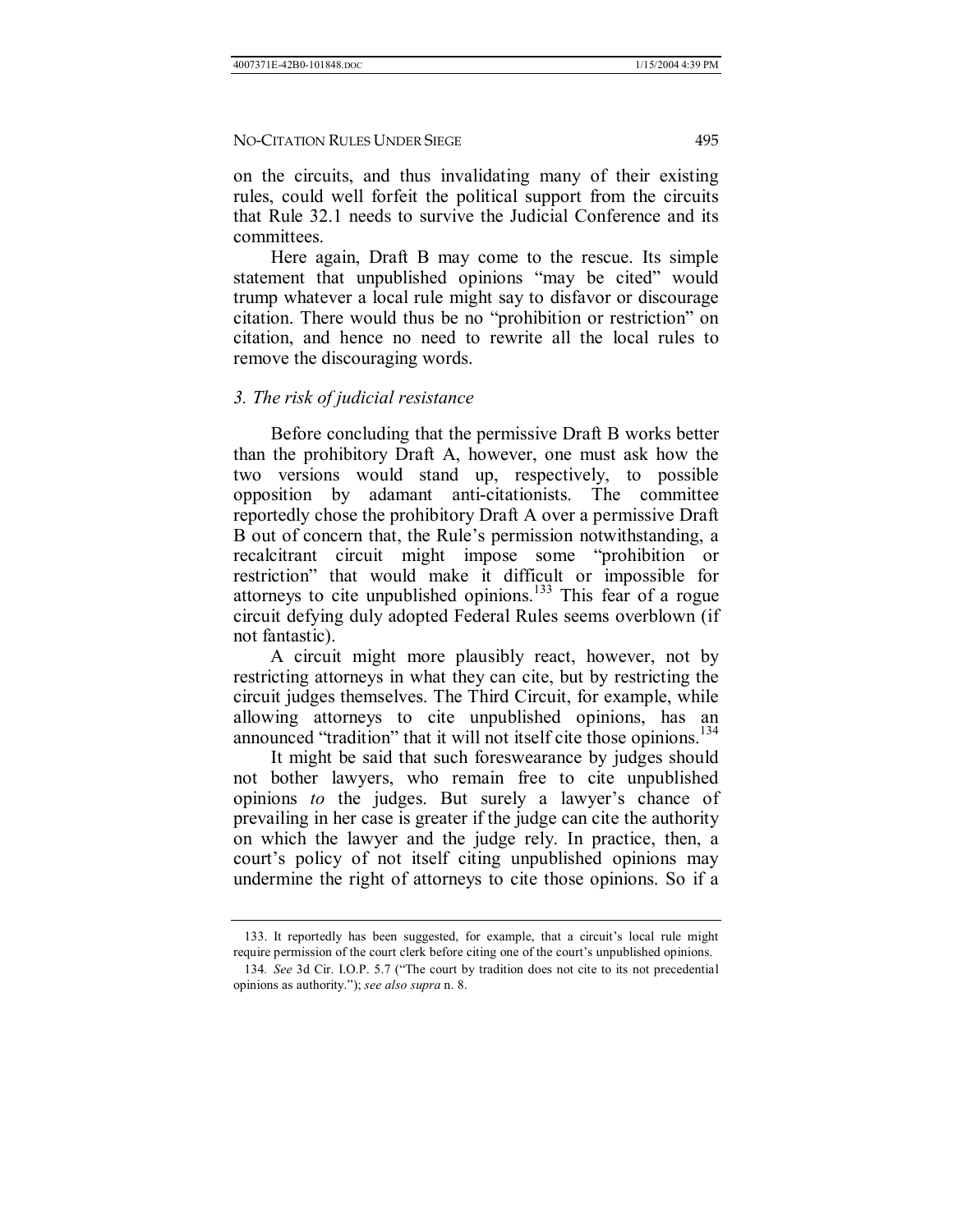rule is adopted that allows citation of unpublished opinions, policies by which courts foreswear citing those opinions should be eliminated.

For this purpose, the committee's more explicit Draft A might be more effective than my Draft  $B<sup>135</sup>$  No explicit command should be needed, however. Federal circuit judges can be expected to obey the Federal Rules of Appellate Procedure, and to do so in spirit as well as in letter. It therefore should be sufficient, if a rule is adopted stating that unpublished opinions ìmay be cited,î to include in the Committee Note a statement that judicial policies, practices, or traditions of not citing such opinions therefore should be lifted.<sup>136</sup>

#### *4. Should discouraging words be allowed?*

Finally, whether or not discouraging words would violate Rule 32.1, there remains the normative question whether such words should be allowed to persist in a circuit's rules. The Advisory Committee apparently thinks not, embracing equal rights for published and unpublished opinions. $137$  I disagree.

(1) Any opinion, order, judgment, or other disposition by a federal court may be cited to or by any court  $-$ 

and add a second paragraph:

2) No federal court may decline to consider or to cite any judicial disposition on the ground that such disposition has been designated as "unpublished," "not for publication," "non-precedential," "not precedent," or the like.

This approach, no less than Draft A, would expressly invalidate the no-citation-byjudges policy now existing in the Third Circuit, as well as any such policies or rules that might be devised in the future to undermine citability. (The Third Circuit judges avowedly  $"decline to ...$  cite" opinions because they are unpublished.) At the same time, the new language would be limited to judicial words or actions that specifically "decline to consider or to citeî any disposition on the ground of its being unpublished. This language would avoid the vagueness of the term "restriction" in the present Draft A; it thus would avoid having to parse the discouraging words in each circuit's rule to determine whether those words represent a "restriction" and have to be removed.

137. "[I]t is difficult to understand why 'unpublished' opinions should be subject to restrictions that do not apply to other sources." *Alito Memorandum*, *supra* n. 110, at 34.

<sup>135.</sup> Draft A presumably would ban the Third Circuit's "tradition" of non-citation, deeming it a forbidden "prohibition" or "restriction." Draft B, stating only that unpublished opinions "may be cited," would not on its face strike down self-imposed practices of not citing.

 <sup>136.</sup> If a more explicit approach is considered necessary, an effective one can be found short of Draft A. One could retain Draft B-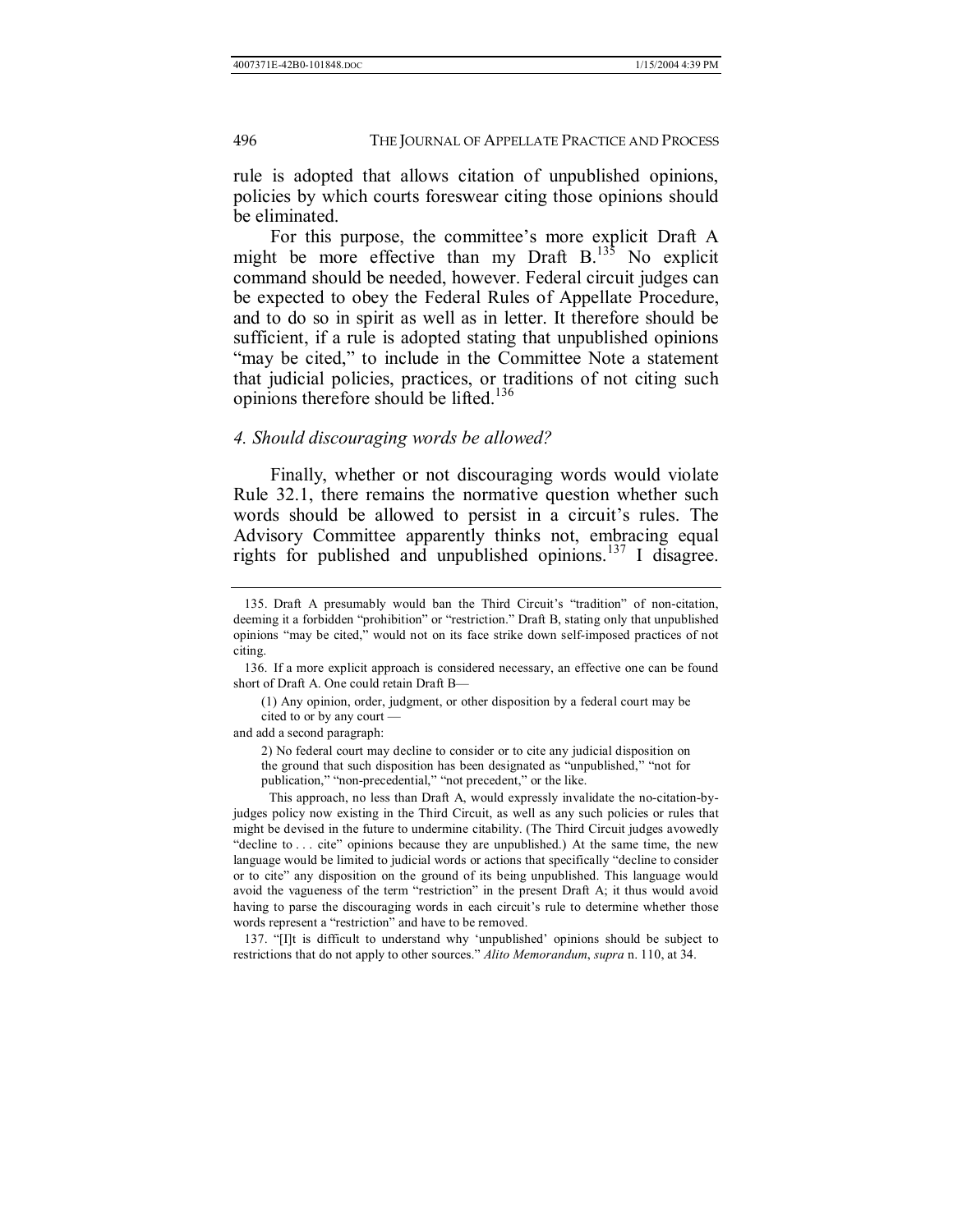Discouraging words have been adopted by all the circuits—and many of the states—that allow citation of unpublished opinions, and I think with reason. Unpublished opinions are different from published ones. This is partly because the courts give them "published" status in traditional case reporters, but more importantly, because unpublished rulings do not get as much attention and consideration from judges as published rulings do. Given these differences, courts treat unpublished opinions as second-class precedents in various ways—for example, by regarding them as citable only for "persuasive" value and not as precedents. If unpublished opinions may be treated that way after they have been decided, the same logic indicates that citation of those opinions may be discouraged beforehand—as long as the citation is *allowed*. 138

In the longer term, the discouraging words are likely to prove needless. As the Advisory Committee points out, citing an unpublished opinion "is usually tantamount to admitting that no 'published' opinion supports a contention, [so] parties already have an incentive not to cite 'unpublished' opinions.<sup>"139</sup> But as long as the local rule's admonitions against citation are only admonitions, so the decision on citation remains wholly and freely up to the lawyer, no harm appears in letting circuits maintain the second-class status of unpublished opinions. If words discouraging citation will reassure judges and lawyers as they venture into a new world of citable judicial opinions, toleration of such comforting judicial speech is not too high a price to pay.

#### IV. CONCLUSION

The citadel of no-citation rules is falling. There is a clear trend, both in the individual federal circuits and in the states, toward abandoning those rules. Nine of the thirteen circuits now allow citation of unpublished opinions. And while a majority of the states still prohibit such citation, the margin is slim and dwindling. Rule 32.1, proposed by the Federal Rules Advisory

<sup>138</sup>*. See also* Barnett, *supra* n. 2, at 22 (in defense of treating unpublished opinions as second-class precedents).

<sup>139</sup>*. Alito Memorandum*, *supra* n. 110, at 34.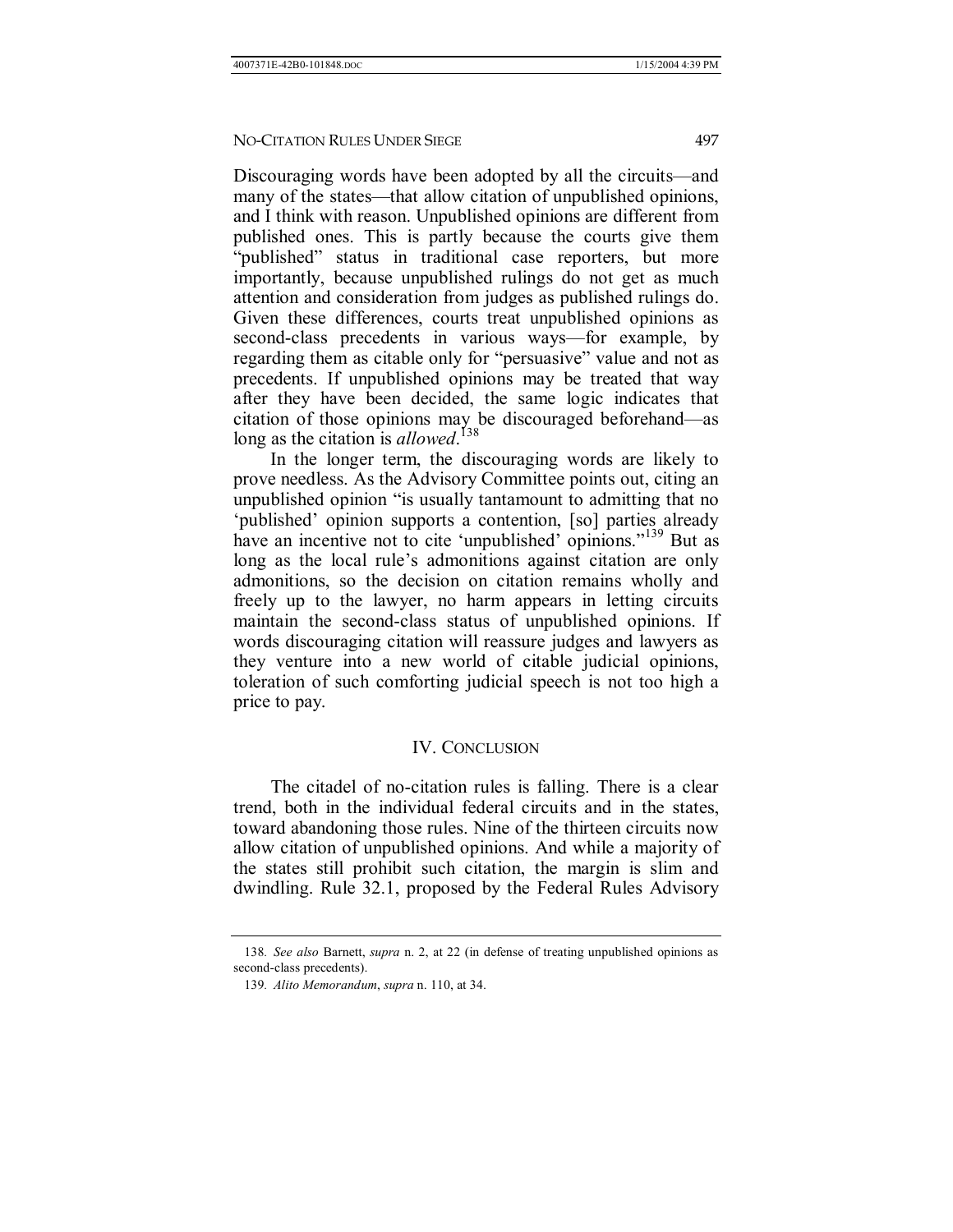Committee, accords with this trend and deserves the support of the legal profession.

At the same time, the Rule's drafting should be reconsidered. Its double-negative approach—forbidding any "prohibition or restriction" on citation—should be replaced with a statement that unpublished opinions "may be cited." This change would make it clear that the forbidden "restriction[s]" do not include local circuit rules stating either (a) that unpublished opinions may be cited only for "persuasive value," or (b) that citation of unpublished opinions is "disfavored," or the like, or should not be done unless there is no published opinion that serves as well ("discouraging words"). Discretion to employ statements of both kinds should be left, for now, to the individual circuits. The Advisory Committee is correct, however, on the fundamental proposition that decisions of the federal courts should be citable in those courts.